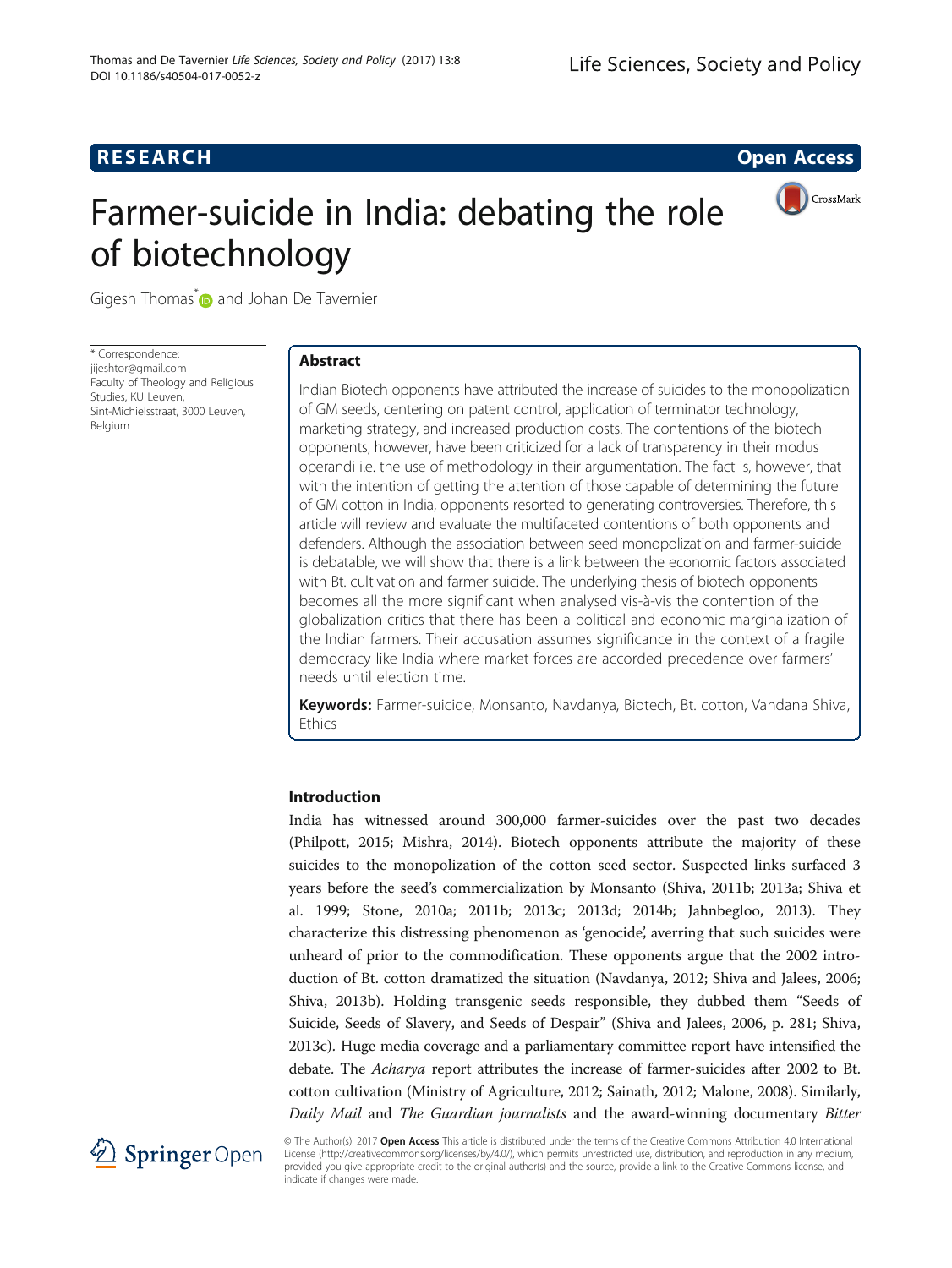Seeds also link Bt. cotton cultivation with farmer-suicide. This linkage was alleged also by Charles, the prince of Wales (Malone, [2008](#page-18-0); Faife, [2012](#page-17-0); Lean, [2008\)](#page-18-0). These allegations have been criticized by others for their lack of scientific rigor, especially the lack of transparency in their methodology (Herring, [2006; 2008; 2014;](#page-17-0) Stone, [2011b](#page-20-0)).

Therefore, we intend to critically evaluate the pros and cons, focusing on the veracity of the alleged link between GM cotton cultivation and farmer-suicide. Before we start doing this, we describe a succinct history of GM cotton and the opposition against it, and evaluate the significance of the contentions of the biotech opponents by positioning their criticism within the larger debate on the deleterious impact of economic liberalization on Indian farmers.

# A succinct chronology of Bt. cotton in India

In 1990, Monsanto requested authorities to conduct field trials. The request was rejected in 1993 by India's Department of Biotechnology (DBT), the authority for monitoring elementary and small-scale tests, because of the exorbitant trait fees and presumed problems crossing an American variety with an indigenous one (Gupta and Chandak, [2005](#page-17-0)). Instead, the DBT preferred that Bt. genes be directly incorporated into the indigenous variety. However, in 1995, Mahyco was permitted to conduct field trials with local varieties backcrossed with Monsanto's imported 100 g gene. Soon, Monsanto participated directly in the experiment by buying a share in Mahyco in 1998 resulting in Mahyco-Monsanto Biotech (MMB) (Gupta and Chandak, [2005;](#page-17-0) Newell [2007\)](#page-18-0). In June-July 1998, before securing the DBT's permission, MMB initiated field trials in 40 one-acre-plots in Andhra Pradesh, Punjab, Haryana, Maharashtra and Karnataka. The Genetic Engineering Approval Committee (GEAC) of the Department of Environment, Forest and Wild Life (DOE) - India's highest authority on large-scale experimentation and commercialization – was not satisfied with the DBT's observations on bio-safety because the trial was allegedly conducted during times of low pest presence; therefore, on 19 June 2001, it ordered a repetition of the field trials. The GEAC field trials were to be monitored by the Indian Council of Agricultural Research (ICAR) (Cohen and Paarlberg, [2004;](#page-17-0) Jayaraman [2000](#page-18-0); [2001;](#page-18-0) Raghuram [2002\)](#page-19-0). On 26 March 2002, the GEAC conditionally approved the commercialization of four Monsanto hybrids: MON 531 (bollgard 1), MECH 12, MECH 162 and MECH 184 - for a 3 year period from April 2002 - March 2005 (Qaim et al. [2006](#page-19-0); Raghuram, [2002](#page-19-0); Jayaraman and Bouchie, [2004](#page-18-0); Jayaraman, [2002](#page-18-0); Stone, [2007c](#page-20-0); Herring, [2015\)](#page-17-0). Because of the perceived fear of the seeds' susceptibility to leaf curl, the Committee declined permission to commercialize these seeds in North India. Subsequently, the GEAC approved one more hybrid in 2004 and 16 more in 2006 using event MON 531 and event 15985 for MMB (Gruère et al. [2008\)](#page-17-0).

Another facet of the chronology was Monsanto's shrewd business move vis-à-vis accusations of preferential treatment by the regulatory authorities. Monsanto's alliance with Mahyco was a calculated business gambit as Mahyco's director Dr. Badrinarayan Barwale, who, as the 1998 recipient of World Food Prize, enjoyed a good reputation in government circles and had a sound rapport with many officials of the key biosafety regulation agencies (Scoones, [2003](#page-19-0); Newell, [2007\)](#page-18-0). This "proprinquinity" between Mahyco and the regulatory agencies engendered skepticism about the effectiveness of GEAC's monitoring of MMB's field trials (Scoones, [2003](#page-19-0)) - a good example of Quis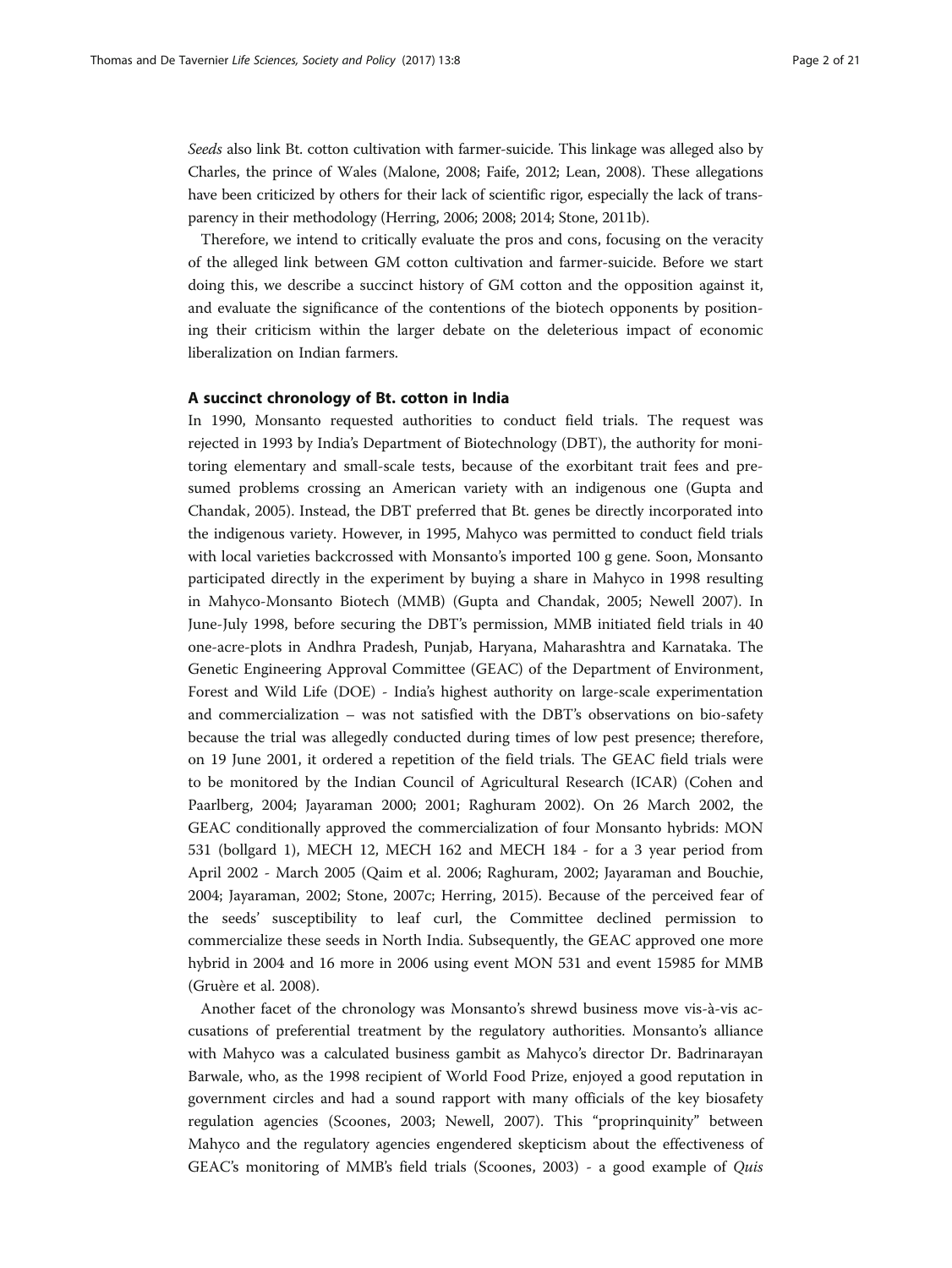Custodiet Ipsos Custodes? There were accusations of collusion by overlooking regulatory procedures by GEAC's scientific advisor P.K. Ghosh. Consequently, opponents like Shiva and others introduced a lawsuit in India's apex court questioning DBT's authority to grant approvals for the trials (Newell, [2007\)](#page-18-0).

A third aspect consists of allegations leveled against MMB's GM cotton, such as causing livestock death due to usage of the restricted patented gene (GURT) - termed the "terminator" by the Canadian NGO Rural Advancement Foundation International (RAFI) (Herring, [2009; 2010](#page-17-0); [2012\)](#page-17-0). In March 1998, RAFI uncovered the development of this terminator technology by the American firm Delta and Pine Company with the financial assistance from United States Department of Agriculture (USDA). As soon as this information became known in India, it triggered a public outrage. Incidentally, this public outrage coincided with MMB's field trials, and the failure of that cotton crop aggravated the public's fear of allowing terminator technology in India. The opposition started with public protests which culminated in the burning of the Bt. trial fields in Andhra Pradesh and Karnataka in November 1998 (Bharathan, [2002](#page-17-0)).

The fourth aspect is the fast-paced adoption of Bt. cotton in India. As of 2011/2, i.e., less than a decade after its legal commercialization, GM cotton commanded an 88% share of the total cropped area of cotton (from 0.05 million ha in the first season to 9.3 million ha in 2012) (Kolady and Herring, [2014](#page-18-0)).

Finally, it is important to note that not all GM cotton seeds are MMB cotton seeds. As of 2009 there were 6 other legal GM brands available: 2 more by MMB, and one each by Nath Seeds, JK Agri-Genetics, Metahelix Life Sciences, and Central Institute of Cotton Research along with the University of Agricultural Sciences, Dharwad (Karnataka). What is more, unofficial transgenic seeds are also in use. In 2001, the GEAC banned the Navbharat 151 when it discovered that the seed contained the illegally incorporated gene of Monsanto (Herring, [2013](#page-17-0); [2015\)](#page-17-0). Although there are no precise data on the use of illegal transgenic seeds, a 2012 study suggests that illegal GM cotton was cultivated on 1.2 million ha vs. legal seed on 6.2 million ha by 2007 (Herring, [2013](#page-17-0); Ramaswamy et al. [2012a](#page-19-0), [2012b](#page-19-0)). The use of non-MMB illegal seeds notwithstanding, Monsanto has borne the brunt of the controversies (Herring, [2008\)](#page-17-0).

### The campaign against gm cotton

No sooner had Monsanto imported the Bt. cotton gene in 1998 than the indigenous NGOs and activists began the struggle against it. The Karnataka Rajya Ryota Sangha (KRRS - the erstwhile Karnataka farmers' movement) declared the 'Cremate Monsanto' movement. Sangha warned that all trial fields in Karnataka would be set ablaze with the media present. The farmers of Bellary and Raichur districts consented to the arson. The crop-burning was repeated in 2002 following the official release of GM seeds. This protest had a similar outcome; some farmers received compensation from the KRRS and others sought police protection (Scoones, [2008](#page-19-0)). Apart from this media drama, the KRRS also demanded a 5-years ban on GM cotton seeds (Scoones, [2005\)](#page-19-0).

The longest opposition came from Vandana Shiva and her associations, Research Foundation for Science and Technology (RFSTE) and Navdanya, through activist writings, public interest litigations (PIL) and agitation-events, e.g., seed tribunals attended by farmers from Europe, the U.S. and India (Scoones, [2003\)](#page-19-0). Her advocacy began immediately with a PIL in the Supreme Court on the integrity of the genetic engineering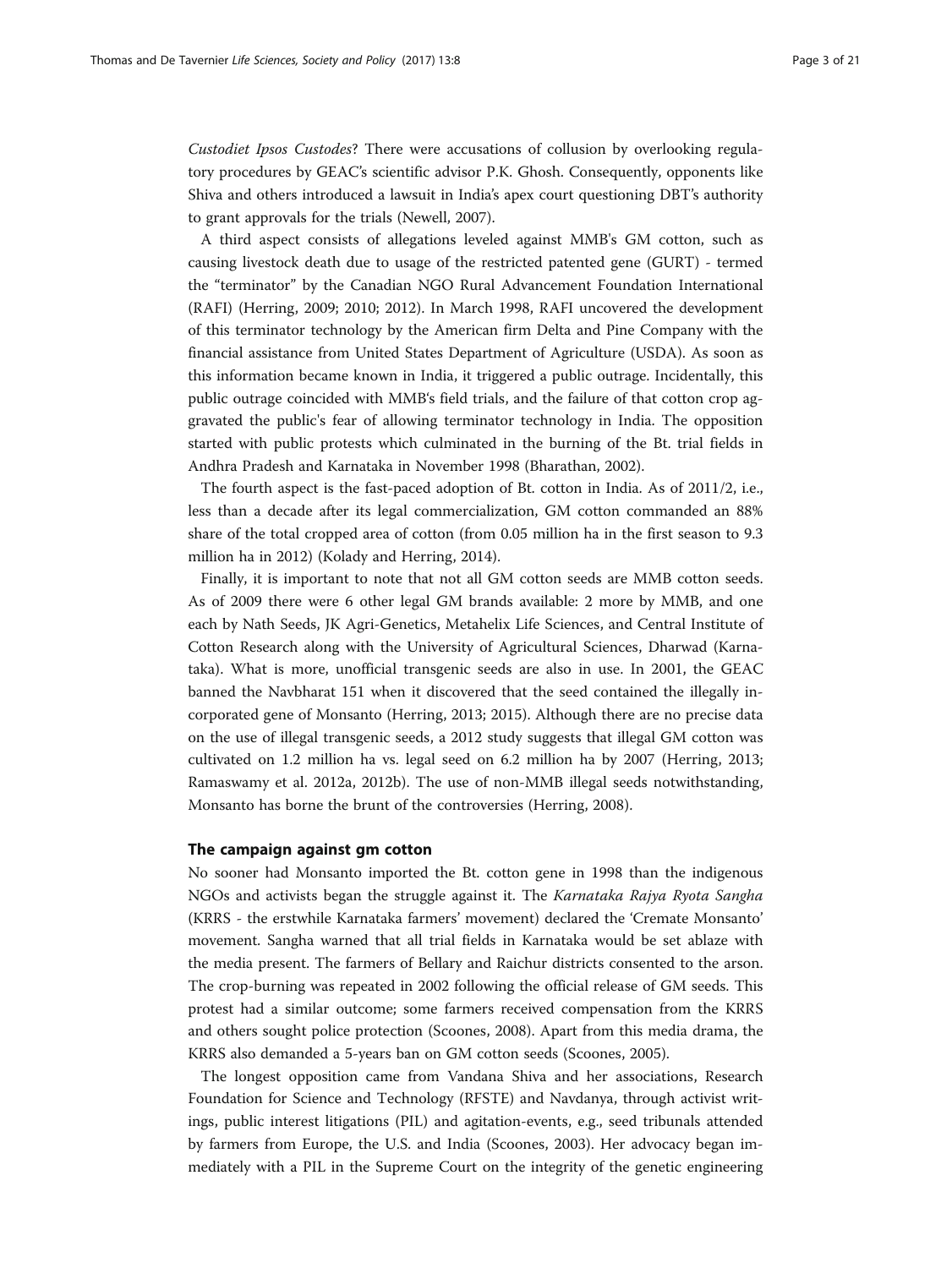regulation procedures. She contended that Review Committee on Genetic Manipulation's (RCGM) permitting the field trial by Mahyco-Monsanto violated the 1989 Amendment of the Biosafety Rules that had vested the GEAC and not the RCGM with the authority to permit trials. Ever since Shiva's PIL, courts were inundated with similar cases filed under the Freedom of Information Act, like the petition to release trial results in Delhi alleging the Gujarat government's connivance with Mahyco-Monsanto, and the petition in Mumbai demanding compensation for crop loss under the Plant Variety and Protection Act by farmers' movements in Vidarbha (Scoones, [2003](#page-19-0)). The Court responded to Shiva's petition by ordering a temporary ban on field trials until the GEAC could guarantee the non-endangerment of human health and the environment. The DBT, in turn, amended the law and empowered the RCGM to grant multilocational small-scale trials for a total of 20 acres, of up to 1 acre each (Damodaran, [2005](#page-17-0)). This court case and the alleged use of the terminator technology, discussed below, enabled farmers to cautiously adopt the technology (Newell, [2008\)](#page-18-0).

In 1999, GM opponents contended that illegal field trials had been on-going since June 1998 (Shiva et al. [1999](#page-20-0)). The significant outcome of this controversy was the GEAC's refusal of Mahyco's 2002 appeal for commercialization of the transgenic cotton (Iyengar & Lalitha, [2002](#page-18-0)). In 1999, when Monsanto advertised the benefits of GM cotton, Shiva's Navdanya and other anti-GM organizations launched the Monsanto Quit India Movement to raise public awareness on the negativities of GM crops. Every August 9th, Navdanya continues this campaign [\[http://navdanya.org/campaigns/seed](http://navdanya.org/campaigns/seed-sovereignity)[sovereignity](http://navdanya.org/campaigns/seed-sovereignity); Scoones, [2003\)](#page-19-0). The acme of opposition was the combat against MMB's plan to employ the terminator technology. Because of the protest by Shiva and others, the Indian government banned this technology on 25 May 1998. Although Monsanto intended to commercialize the technology, Monsanto promised in 1999 to not commercialize it due to the agitation (Glover, [2007a](#page-17-0); [2007b](#page-17-0); [2010b](#page-17-0); Shah, [2005](#page-19-0); Herring, [2007b;](#page-17-0) Stone, [2002b](#page-20-0); [Monsanto, 2000](#page-18-0)).

The Bija Panchayat (Seed Tribunal), launched in 2000, is another venue used by GM opponents to attack GM cotton (Navdanya, [2012](#page-18-0)). The format is a kind of trial of a carefully or haphazardly chosen representative group of the general public by a jury involving a formal process. The jury generally condemns the GM cotton. These tribunals gathered national and international media attention (Scoones, [2005\)](#page-19-0).

### The seed monopolisation debate

Shiva asserts the driving force behind farmer-suicide swirls around Monsanto's monopolization of the cotton seed sector by patent control, removing alternatives, the increase in production costs, and the fear for crop failure. On account of these allegations, MMB's Bt. cotton was banned in August 2012 in Maharashtra (Press Trust of India, [2012](#page-19-0)), but was later lifted in May 2013 (Deshpande, [2013\)](#page-17-0).

# Farmers' free saving/exchange of seeds vs MMB's patent control

Opponents accuse MMB of exploiting intellectual property and patent laws to gain suzerainty over the cotton seed sector. In Protect or Plunder, Shiva notes three essentials to farmers' agricultural practices: seed sharing, exchange of ideas, and knowledge gained by working with indigenous seeds (2001; [2004;](#page-19-0) [2012a](#page-20-0)). She accuses MMB of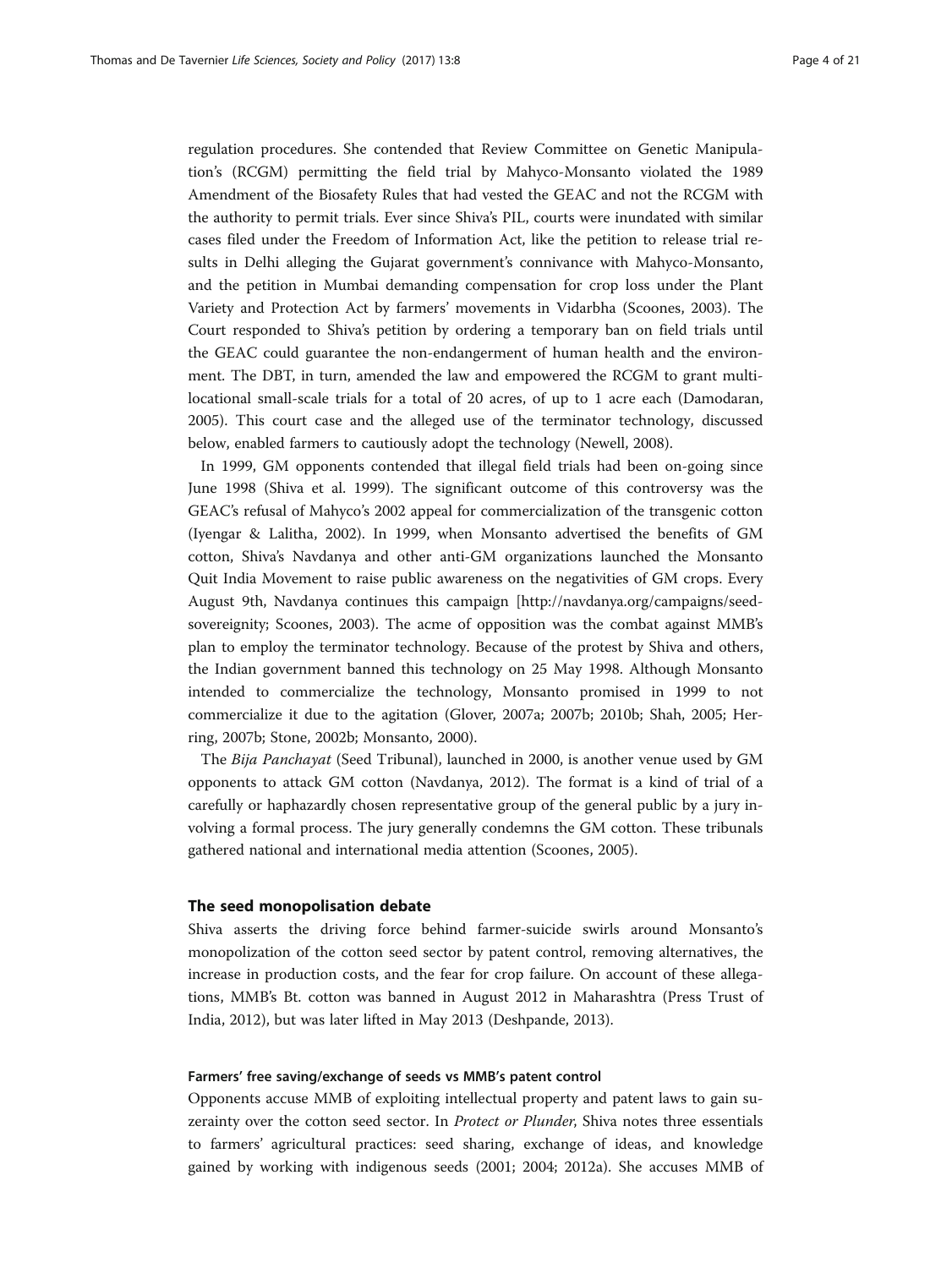criminalizing the farmers' practice of seed saving by manipulating the World Trade Organization's (WTO) Agreement on Agriculture, via the sections on Intellectual Property Rights (Shiva, [2010a;](#page-19-0) [2010c](#page-20-0); [2013b;](#page-20-0) Shiva et al. [1999\)](#page-20-0). In Shiva's opinion, Article 27.3 of the TRIP's agreement ("[P]arties shall provide for the protection of plant varieties either by patents or by an effective sui generis system or by any combination thereof") was incorporated into the Indian Patent Act to prevent farmers from seed saving and exchange, thereby threatening their livelihood.

In a co-authored article on globalization and seed security, Shiva and colleagues posit that Multi-National Corporations' monopoly actually enslaved farmers. They regard this advancement of genetic technology to be fundamentally "dictatorial, distorted…coercive" and "anti-people" (Shiva et al. [1999](#page-20-0): 611). In recent publications, including "Seed Monopolies, GMOs and Farmer-suicides in India" (2013c), Shiva draws a direct link between farmer-suicide and MMB's exercise of seed patency. She states:

We have been studying the creation of seed monopolies since 1987, during the period of the Uruguay Round of the GATT, when corporations like Monsanto pushed intellectual property rights over seeds and life forms into TRADE treaties. This led to the TRIP's agreement of WTO.... Every year more than \$200 million flows from the Indian peasants to Monsanto. This is at the heart of the intensification of farmer suicides in the cotton belt of India (Shiva, [2013c](#page-20-0)).

Notwithstanding her own ruthless assaults on MMB, in an article dated 31 October 2014 and, again, in Navdanya's open electronic letter addressed to the American president and the Indian prime minister before the former's visit to India on 26 January 2015, Shiva confuses the issue by stating that there is no seed patency because the Indian patent law excludes seeds from being patented (Shiva, [2014a](#page-20-0); Navdanya, [2015](#page-18-0)). However, towards the end of the electronic letter, she again refers to the patents as an instrument of monopolisation pushing numerous farmers into suicide:

The time has come to stop the use of patents by corporations as a tool to exercise ownership on life, to steal our biological and intellectual heritage, to create seed monopolies and push our farmers to suicide, to claim monopolies on medicine and allow our people to die without access to medicine. Humanity and the Earth must come before short-term profits for a handful of companies.

Cornell University's agrarian political scientist Ronald J. Herring vehemently contests Shiva's allegations of monopolisation. He demonstrates that her accusations actually predate Monsanto's commercial launch of the Bt. seeds in India. Herring points out that at the time Shiva started focusing on Monsanto for seed monopolisation, Monsanto was still grappling with field trials. Furthermore, in Gujarat cultivators were already using Bt. cotton - pirated MMB's Bt. seeds - developed by Navbharat Seeds (Herring, [2006; 2007a; 2008\)](#page-17-0). His is a bi-faceted argument.

First, Shiva reveals an insufficient knowledge on India's patent laws, which do not allow patency on anybody's seed (Herring, [2006\)](#page-17-0). Similarly, Pune University's Anitha Ramanna and Michigan State University's Melinda Smale demonstrate that the dominant feature of India's policy on agricultural patency adheres to the principle of common heritage or the promotion of free exchange based on the notion that no one has ownership over the chief food plants of the world, which are our common heritage (Ramanna & Smale, [2004\)](#page-19-0). Karine Peschard points out that India's 2001 sui generis plant variety protection bill, Protection of Plant Varieties and Farmers' Rights (PPV & FR) upholds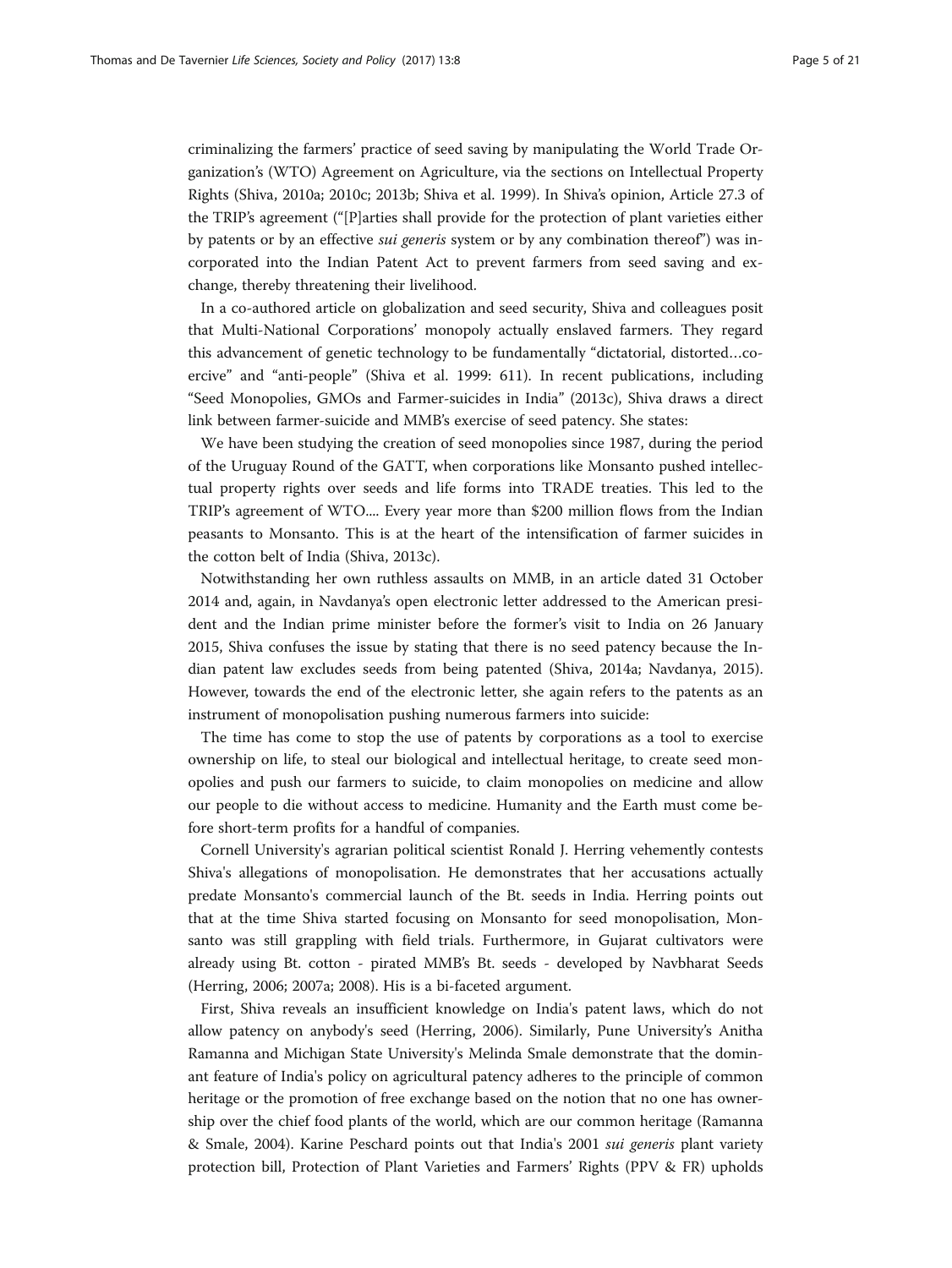the farmers' rights to save, share, exchange and sell seeds except "…branded seeds of a protected variety if they are labelled as such (Peschard, [2014](#page-19-0): 1091)." The 2002 amendment of the 1970 Patent Act also excluded seeds from being patented. The proposed 2004 Seed Bill, which forbids farmers' sale of unregistered seeds, has yet to be passed by the Parliament because of the public outcry against it (Peschard, [2014](#page-19-0)). Since the MMB seeds, just like the seeds of other firms, are not patent-protected, the rising graph of farmer-suicides in India cannot be ascribed solely to MMB's patent monopoly. Herring opines that MMB benefited not from a monopoly but from an advantaged market position thanks to India's bio-safety regulations (Herring, [2015](#page-17-0)). Regulatory authorities generally decline permission for hybrids carrying the illegally introduced Bt. trait (Ramaswamy et al. [2012a](#page-19-0), [2012b](#page-19-0)).

# MMB enforcing seed dependence

Although banned by the government in 1998 and Monsanto promised not to commercialize the Terminator technology, Shiva, time and again, alleges that, allured by the amassment of corporate wealth, Monsanto schemed to introduce the terminator technology. Shiva states in "Monocultures, Monopolies, Myths and the Masculinization of Agriculture" that Delta and Pine Land, acquired by Monsanto, possessed a joint patent with the US Department of Agriculture to manufacture genetically modified seeds designed to render the succeeding generation of seeds sterile thus coercing farmers to purchase new seeds for each and every planting (Shiva, [1999\)](#page-19-0). She made a similar public declaration at the UN Meeting of the Parties to the Convention on Biological Diversity in March 2006 in Curitiba in Brazil (Herring, [2006](#page-17-0)). Interestingly, Shiva admitted, in a publication co-authored with Kunwar Jalees, that the 'Terminator technology' was not commercialized in India and that Monsanto did not employ the technology because of public protests. Nevertheless, she and Navdanya have not ceased making accusations with regard to farmer-suicides (Shiva & Jalees, [2006;](#page-20-0) Navdanya, [2012](#page-18-0)). The following excerpt from "Resources, Rights and Regulatory Reform" illustrates her continued accusation (Shiva, [2006:](#page-19-0) 86; see also Herring, [2010:](#page-17-0) 616):

Pushed into deepening debt and penury by Monsanto-Mahyco and other genetic engineering multinationals, the introduction of Bt. cotton heralds the death of thousands of farmers (…). These seeds kill biodiversity, farmers and people's freedom - for example, Monsanto's Bt. cotton, which has already pushed thousands of Indian farmers into debt, despair, and death. Bt. cotton is based on what has been dubbed 'Terminator Technology,' which makes genetically engineered plants produce sterile seeds.

To date, there have been no field trials on this particular technology or its application (Ledford, [2013;](#page-18-0) Herring, [2006; 2007b\)](#page-17-0). Had Monsanto employed the technology, the Bt. gene would not have been used in the 1990s to hybridize with indigenous cultivars, and Indian farmers would not have replanted the saved "terminator" seeds (Herring, [2007b](#page-17-0); [2010](#page-17-0)). Farmers have replicated the transgenic seeds because, unlike the hybrid seeds produced with two distinct parental lines, these Bt. seeds remained self-pollinating (Shah, [2005; 2008\)](#page-19-0). However, seed-saving remains problematic for the users of the filial-1 hybrid seeds which, though not sterile, produce off-spring with irregular phenotypes, thereby forcing farmers to be market-dependent for each planting (Gutierrez et al., [2015\)](#page-17-0). Therefore, it is hybridization, not Terminator technology, that makes Bt. cotton farmers market-dependent (Ramamurthy, [2011\)](#page-19-0). Furthermore, Kranthi and others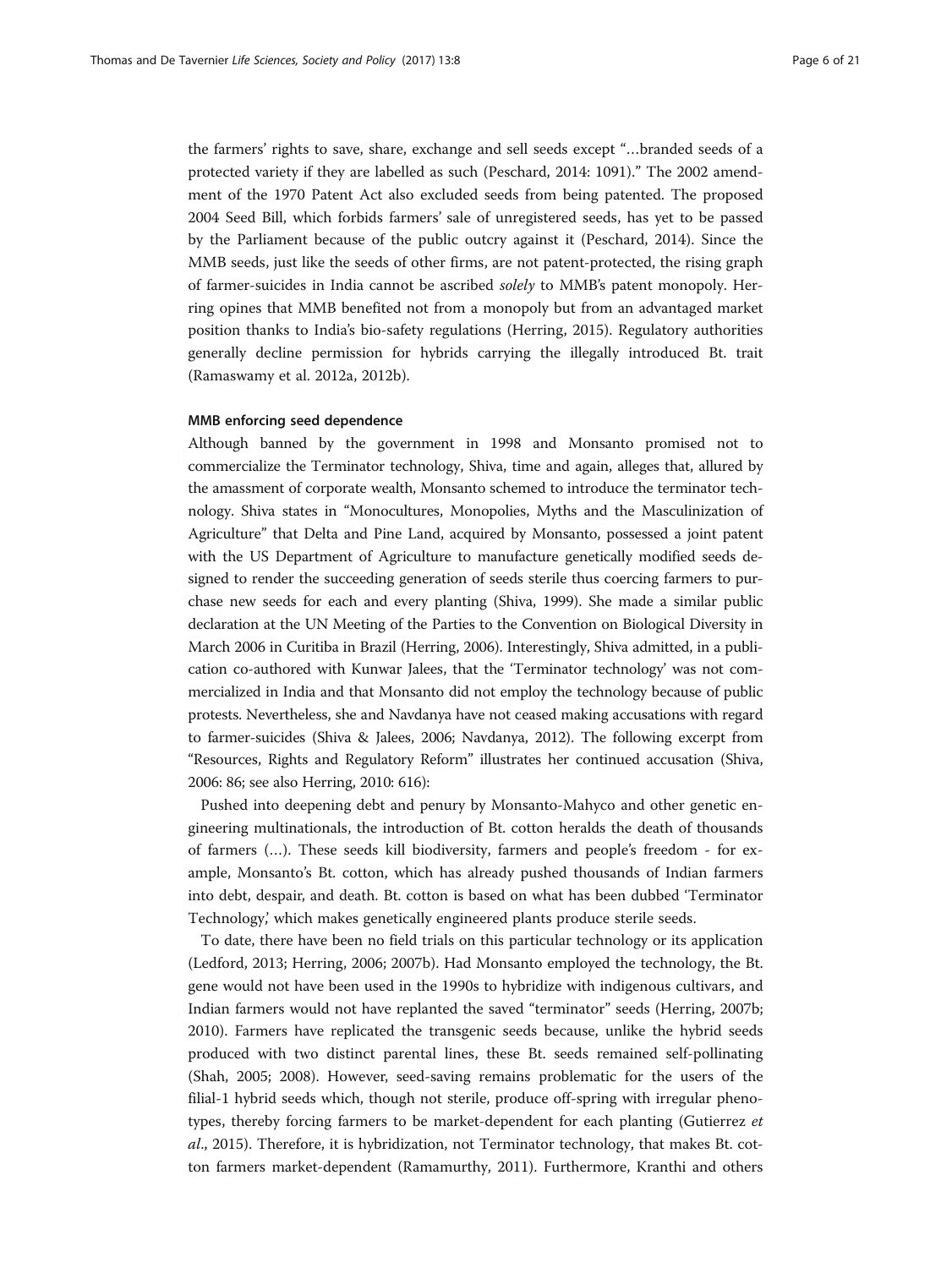allude to the fact that yield increase and insect resistance are greatly contingent upon the cultivar into which the soil bacterium Bt. is planted rather than the trait itself, which is solely toxic to bollworms and few other insects (Kranthi, [2012;](#page-18-0) Stone & Flachs, [2015](#page-20-0); Herring & Rao, [2012](#page-18-0); Naik et al., [2005](#page-18-0)). Transgenic technology was intended chiefly to counter the onslaught of the American bollworm that accompanied the rapid adoption of hybrid cotton since the 1960s (Shah, [2008\)](#page-19-0). Commenting on this evolution, socio-cultural anthropologist Glenn Davis Stone points out that far from being a mere ecological coincidence, these bollworms were an outcome of rising cotton cultivation, the use of pest-inducing seeds and chemicals, and the proliferation of hybrid seeds (Stone, [2011a](#page-20-0); [2011b\)](#page-20-0).

# The destruction of seed options

Biotech opponents ascribe the extensive adoption of Bt. cotton by farmers to being duped by MMB into giving up their indigenous varieties. Farmers gave up their own seeds due to misleading advertisements and mistakenly thinking that their friends or relatives did the same (Shiva [2010a](#page-19-0); [2010b; 2010c](#page-20-0); Shiva, [2014d](#page-20-0); Spinks, [2011\)](#page-20-0). This systematic removal of indigenous varieties, they claim, is largely responsible for farmersuicides in India. Responding to The New York Times journalist Michael Specter, Shiva says (Shiva, [2014d\)](#page-20-0):

If Specter had actually travelled across the cotton belt in Maharashtra State (…) he (…) could have met and spoken to the family of 7 left behind by Ganesh, in Chikni village, following the repeated failure of his Bt. Cotton crop. Ganesh had no option but to buy more (…) and try his luck multiple times because Bt. Cotton was the only cotton seed in the market, brilliantly marketed under multiple brand names through Licensing Arrangements (…) with Indian companies. Multiple packages, multiple promises but the contents of each (…) is the same: it's all Bt. It's vulnerable to failure because of too much or too little water, reliant on fertilizer, and susceptible to pests without pesticides, all additional costs. The farmer, with a field too small to impress Specter, does not choose Bt. Cotton of his free will. That choice is dictated by the system Specter attempts to hail.

According to Shiva, the erosion of indigenous seeds and the concomitant dependence on the GM patented variety resulted in deep indebtedness - the most tragic manifestation of which was suicide (Shiva [2012b\)](#page-20-0). The Acharya Report also notes the disappearance of traditional variety seeds and ascribes it to the craze for Bt. seeds (Ministry of Agriculture, [2012](#page-18-0)). For instance in Andhra Pradesh by 2006 nearly 90% of farmers had switched to Bt. cotton. Consequently, due to a lack of demand for the non-Bt. variety, some merchants stopped stocking it (Herring & Rao, [2012\)](#page-18-0). Dominic Glover (Institute of Development Studies) and Stone convincingly illustrate how MMB's clever marketing strategy was responsible for the *craze* by using the "farmer train farmer" strategy, whereby influential farmers explained to common farmers the new technology. MMB graciously provided free samples and trusted village figures, such as the sarpanch (village head), were employed to win the farmers' confidence and establish credibility. Moreover, MMB even enlisted banks to boost sales by convincing them about the benefits of the transgenic technology and, thus, the benefits of providing credit to the farmers. It even provided a ready line of credit to the banks. Consequently, these banks rushed/pressured farmers to purchase Bt. cotton (Glover, [2007b](#page-17-0)).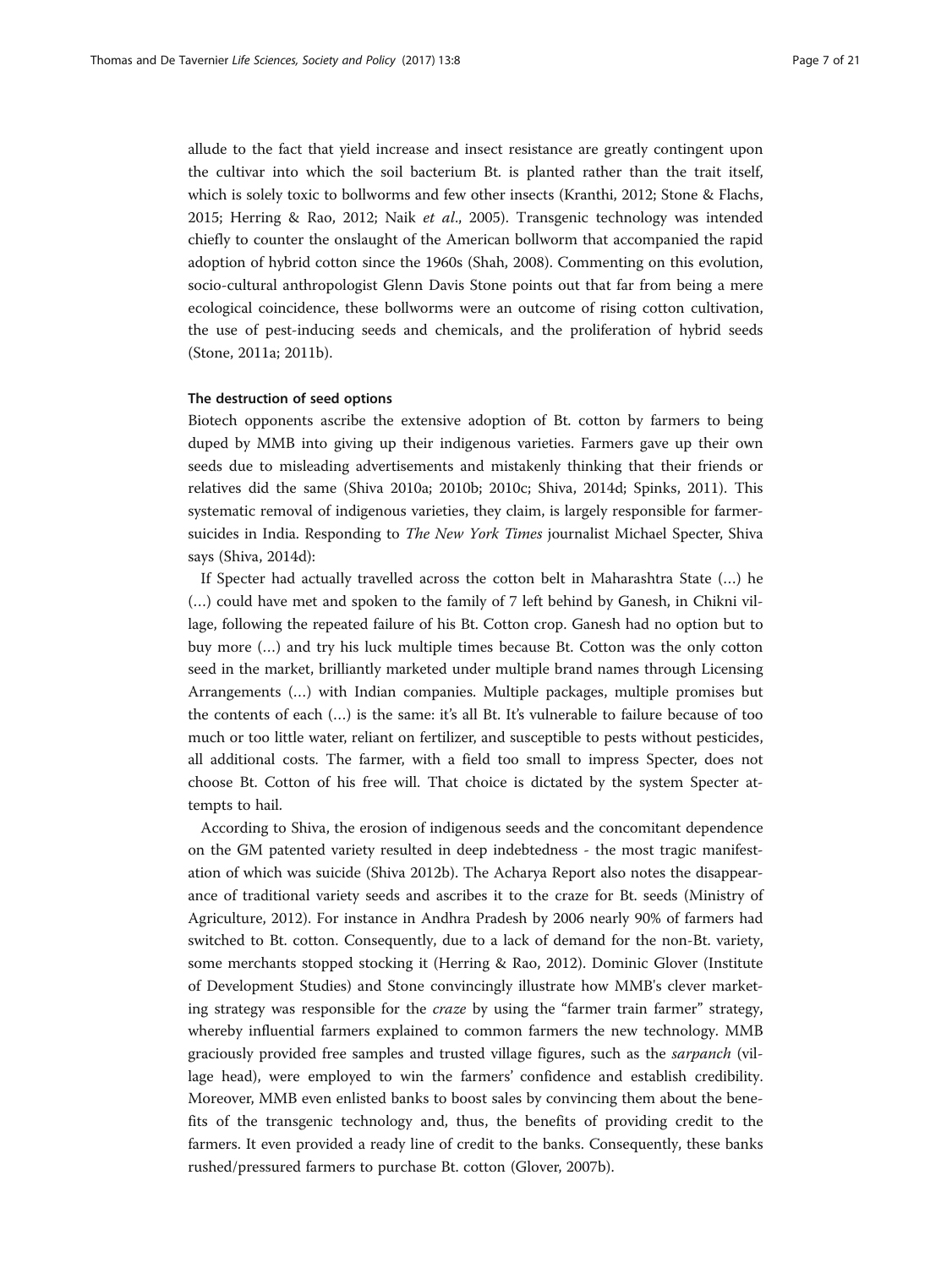Stone's analysis demonstrates that it was emulation rather than the farmers' own appraisal of the seed that influenced their choice (Stone, [2007a; 2007c; 2010a; 2010b](#page-20-0); [2011b](#page-20-0)). Common farmers like to build on other successful farmers' experiential wisdom. They are open to emulating these farmers, whose seed choices are determined by their inclination to try new seeds each season. It was this emulation that caused the seed craze in Warangal district (Stone, [2007a](#page-20-0); [2007b](#page-20-0)). Key to this performance lapse of the technology is, in Stone's analysis, the'de-skilling of farmers.'In Warangal, for example, he is convinced that the transgenic technology was introduced into a system wherein a widening disjuncture between farmers'knowledge, environmental learning, and their decision making process was already underway. He demonstrates that the farmers'natural learning curve was impeded by their unfamiliarity with the technology, its inconsistent temporal effects, and the rapid-paced introduction of novel GM varieties. Stone lists some other factors responsible for the *de-skilling* process: the same seeds being sold under numerous brand names, rapidly changing seed products, contradictory and confusing claims by both proponents and opponents of the transgenic cotton, the ever-present identically labeled spurious seeds, highly variable seed and product features, the ubiquity of advertisements believed to be factual, the unpredictability of the pest population and expression of the transgenic protein, the presence of spurious and adulterated pesticides, transgenic cotton's seasonal and intra-brand performance variations, unreliable information from the mass media, the presence of numerous actor-spokesmen, such as NGOs and activists, influencing the farmers'decision-making process, cultivation information from unreliable sources and the lack of proper agricultural extension services etc. (Stone, [2004; 2007a](#page-20-0); [2007c; 2010a](#page-20-0); [2010b; 2011b](#page-20-0)). Some of the best examples of this deskilling were the seed selection fad and the pesticide treadmill in Warangal (discussed below) with some farmers over-spraying. Based on these observations Stone concludes that the fundamental problem with the Bt. cotton cultivation in India lies with the fact that the Indian cultivators are expending money on something for which they have insufficient knowledge (Stone, [2015](#page-20-0)).

Stone points to the success experienced by the Gujarati farmers with Bt. cotton cultivation to contrast the *de-skilling* impact in Warangal. He discovered three pertinent factors. First, Gujarati farmers were using indigenously adjusted seeds often produced by the farmers themselves with the Bt. parent line secured from the banned Navbharat-151 seeds ubiquitous in Gujarat from 1999 to 2001. Second, they experimented on smaller plots with loose seeds available in the market instead of the oneacre plots in Warangal. Third, some Gujarati farmers still cultivated non-hybrid cotton (Stone, [2007b\)](#page-20-0). Maastricht University's social scientist Esha Shah ascribes the success of Gujarat's affluent Patel farmers to two other significant factors viz. the similarities of the transgenic technology with the Green Revolution technology with which the Gujarati farmers had experienced success and the cheap, young, female, and child labour force from Rajasthan at their disposal (Shah, [2005; 2007; 2008](#page-19-0)). Thus, neither the transgenic technology in itself nor the transgenic seeds are sole factors responsible for Bt. cotton's underperformance. The impact of other factors together with higher prices farmers must pay for the transgenic seeds can put farmers in a more precarious position than their non-Bt. counterparts (Glover, [2010a](#page-17-0); [2014](#page-17-0); Dowd-Uribe et al. [2014](#page-17-0)).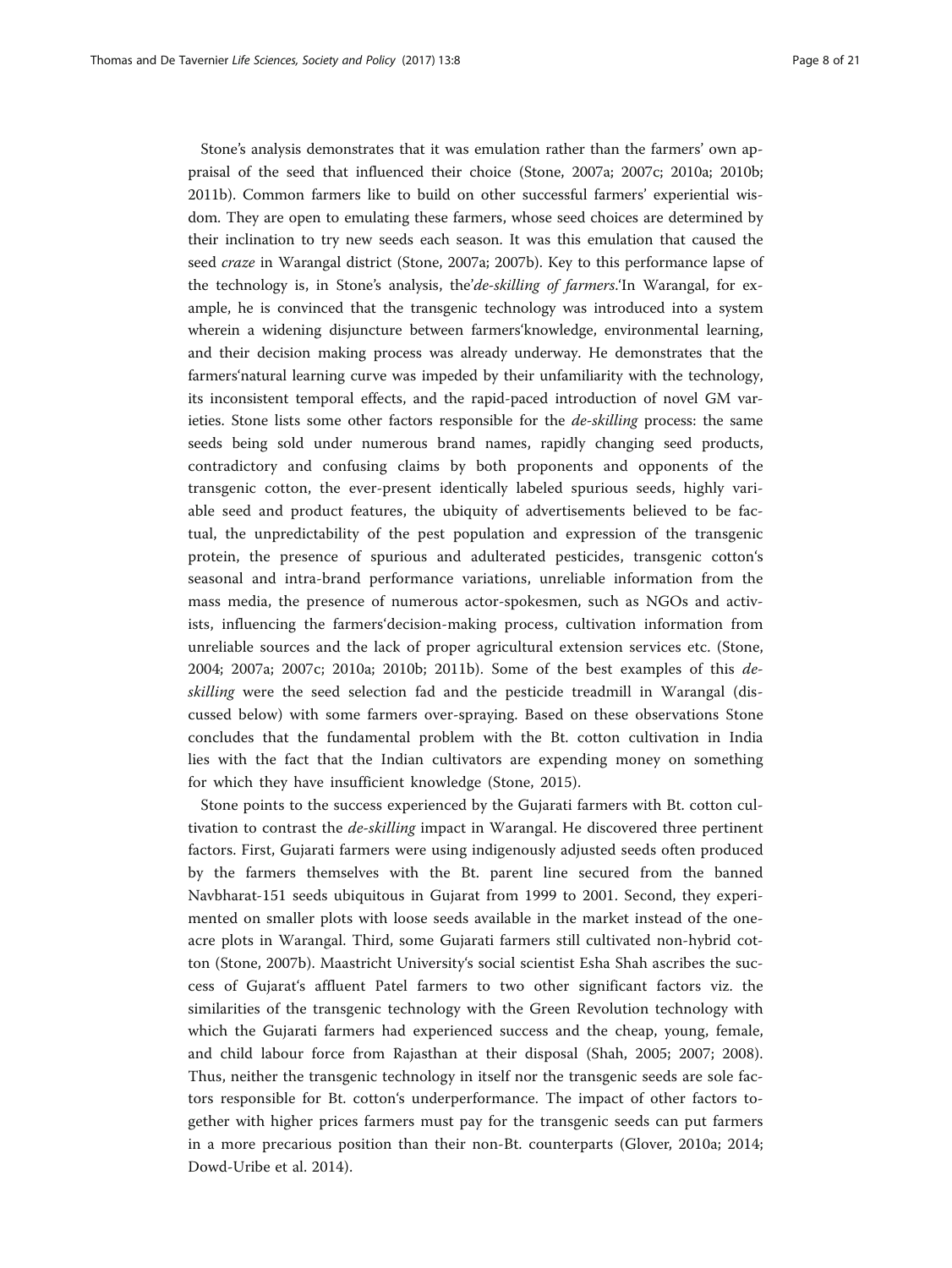#### A perfect recipe: Indebtedness or suicide?

Opponents of biotech argue that the increased costs for agro-inputs such as seed, water and chemical inputs contribute greatly to the financial burden of farmers. The following excerpt quintessentially sums up their contention: "As Monsanto's profits grow, farmers' debt grows" (Shiva, [2013d\)](#page-20-0). Rising production costs of cotton, once regarded as lucrative, have forced farmers to sell their assets, even their wives' mangal sutra or a portion of their land to pay their debts (Shiva and Jalees, [2006](#page-20-0)). The Acharya Report observed that Bt. cultivation required nearly ₹48000-54000/acre, chiefly because of the expense incurred on inputs vs. ₹8000-12000 required by non-Bt. [\(Ministry of Agricul](#page-18-0)[ture, 2011](#page-18-0)). Opponents claim that MMB's seeds were initially available for free or at minimal price. The corporation's patent monopolisation caused the exorbitant hike in price from ₹7-9/1 kg seed in 1991, i.e., before the introduction of Bt. cotton, to ₹350 in 2003, and between ₹1650 and ₹1850 in 2004 for 450 g (Shiva, [2010c](#page-20-0)). After 2004, with the intervention of government, MMB reduced the prices to  $\bar{\tau}1,600/450$  g. packet, and still earned ₹34 billion (Navdanya, [2012](#page-18-0)). Others, like Sainath and the Acharya Report, also blame the price rise after the introduction of MMB's Bt. cotton for the individual farmer's unsustainable debt, a reason for the majority of suicides (Sainath, [2009](#page-19-0), [2009](#page-19-0); Ministry of Agriculture, 2011). Shiva concludes that pushing seed costs beyond marketregulated prices could be considered as new colonialism, even worse than the speculationand tax-driven Bengal famine of 1943 (Shiva, [2011a](#page-20-0); [2011c; 2013b](#page-20-0); [2014d; 2014e](#page-20-0); Shiva & Jalees, [2006](#page-20-0)). In the aforementioned open letter to the Indian prime minister and the American president Obama, Shiva admits that while the exorbitant price of the MMB cotton is not the result of patents, because it was declared illegal, the company "goes outside the law to collect royalties as 'technology fees'" (Navdanya, [2015](#page-18-0)).

Second, the biotech opponents note that the increased need for chemical applications ups production costs. More than 50% of the agrochemicals used in farming is for cotton cultivation to control bollworm and this is only 5% of the total cropped area. A cotton farmer spent in 2005 ₹1100 for agrochemicals (Shiva & Jalees, [2006](#page-20-0)). Devinder Sharma argues that transgenic pest-resistance contributed paradoxically to an increased pesticide use for Bt. Cotton (Acres USA, [2004\)](#page-17-0). That was not always the case. In 2003 Shiva stated that the transgenic cotton required less pesticide than its local counterpart (Shiva & Jafri, [2003\)](#page-20-0), but the situation changed. The newly created paradox could be explained by the practice of monoculture, increased chemical fertilization, rising resistance of bollworms, new pests, and the destruction of predator species that control pests, as factors responsible for pest-proneness in Bt. cotton (Shiva, [2010c](#page-20-0); Ho, [2011](#page-18-0)). These factors explain the 13-fold hike in pesticide use in comparison to the pre-Bt. cotton era (Shiva, [2010b](#page-20-0); [2010c](#page-20-0)). While MMB's Bollgard cotton seeds were advertised as resisting bollworms, discouraging farmers from using pesticides, the opposite seems to be true because bollworms have now become Bt. Resistant (Shiva, [2015](#page-20-0)).

Third, Bt. cotton requires significantly more water. To meet irrigation expenses many cultivators resort to borrowing from money sharks at exorbitant interest rates. Heavy capital investment and interest rates force farmers to try to produce more in order to cover their debt; however, with crop failure, the possibility of suicide looms (Shiva & Jalees, [2006](#page-20-0); Shiva & Jafri, [2003](#page-20-0)). A study by the Center for Human Justice and Global Justice (CHRJ) confirms that Bt. cotton seeds require much more water than non-Bt. seeds (Center for Human Justice and Global Justice, [2011](#page-17-0)). However, the fact remains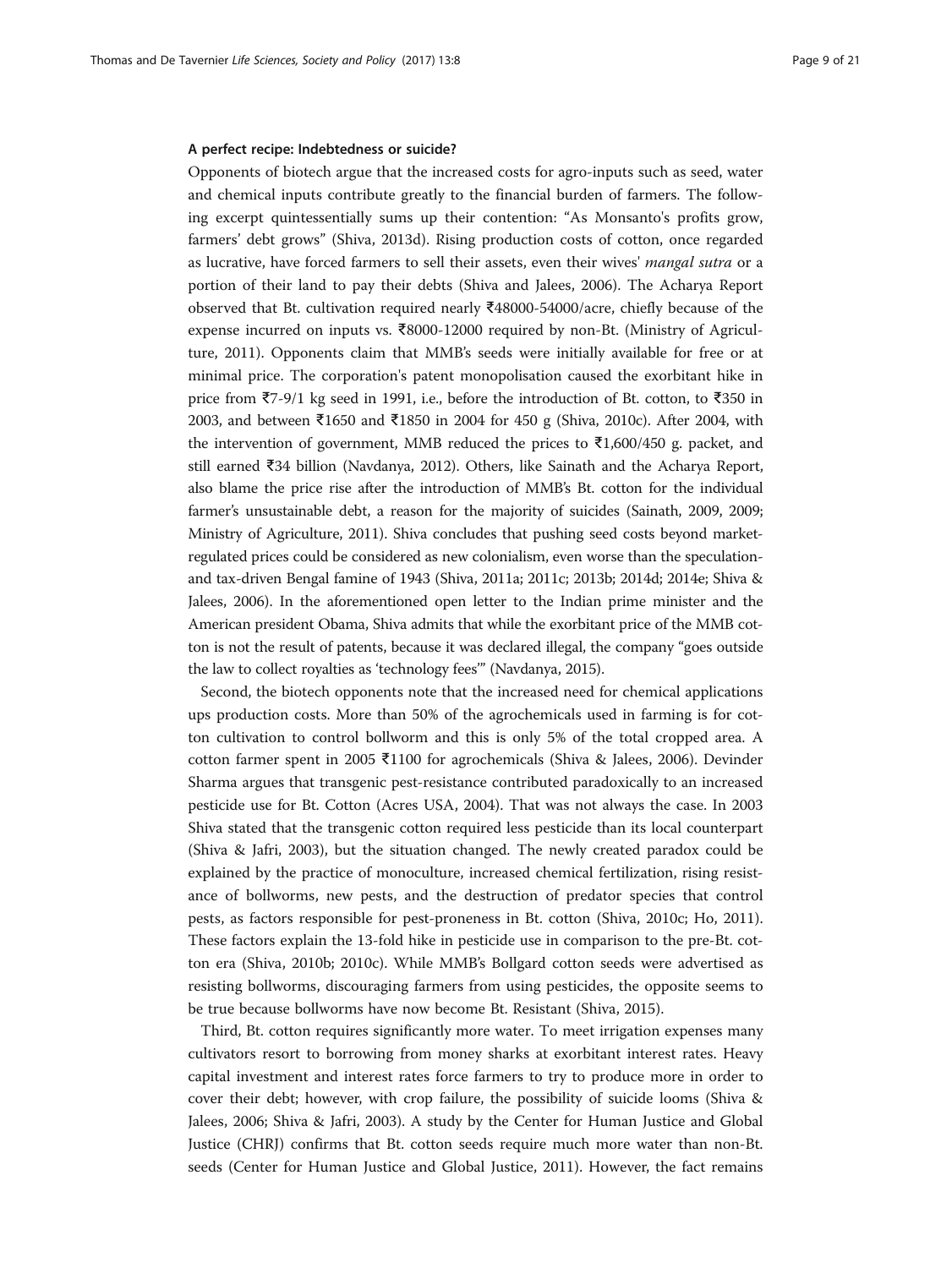that cotton, be it transgenic or not, is water-intensive and susceptible to failure when inadequately irrigated. Herring mentions the 2004 crop failure due to drought. The well-irrigated transgenic crop yielded a better harvest than similar well-irrigated nontransgenic crop (Herring, [2008](#page-17-0); Herring & Rao, [2012](#page-18-0)). Stone points out that those earlier varieties of MMB's GM cotton did require more water than subsequent varieties (Stone, [2011a](#page-20-0)). Obviously, for a subsistence farmer in an irrigated area who lacks farm management skills and spends a hefty sum on seeds and pesticides, the depleting water tables and irrigation needs are an added burden (Gutierrez et al., [2015\)](#page-17-0).

A study of the Andhra Pradesh Coalition in Defence of Diversity, a consortium of civil society organizations, came to the same results. They observed that Bt. farmers spent nearly 3 times more on seed costs and significantly more on fertilizers and pesticides. The average expense for 3 years on seeds and pesticides/acre for Bt was ₹1557 and ₹2571 respectively for MMB Bt cotton vs ₹2571 and ₹2776 for non-Bt farmers. The average total production cost was ₹11,594 for Bt and ₹10,556 for non-Bt (Qayum & Sakkhari, [2005\)](#page-19-0).

A similar observation is made by Guillaume Gruère, Purvi Mehta-Bhatt and Debdatta Sengupta who presume a connection between exorbitant technological costs, unfavourable yields, and farmers' indebtedness as resulting in suicide (Gruère et al. [2008;](#page-17-0) Gruère & Sengupta, [2011](#page-17-0)). Before the reduction of the seed costs, following the intervention of the Andhra Pradesh government in 2006, transgenic seeds cost almost five times more than non-transgenic (for instance, ₹300 for the non-Bt. DCH32 vs. ₹1650 for the transgenic seeds of the 450 g packet) (Gruère et al. [2008\)](#page-17-0). Although there was little difference in the production costs of Bt. and non-Bt. hybrid cotton, costs for GM cotton were exorbitant because the firm was the first and sole provider of the transgenic genes in India and imposed trait fees (\$30 of the \$45 charged for a 450 g of Bt. cotton seed) as much as 1/3 of the retail price (Basu & Qaim, [2007;](#page-17-0) Arora & Bansal, [2012](#page-17-0); Lalitha, [2004](#page-18-0); Lalitha et al. [2008](#page-18-0); Murugkar et al. [2007;](#page-18-0) Ramaswamy et al. [2012a](#page-19-0), [2012b;](#page-19-0) Rao, [2008](#page-19-0)). Other firms failed to provide viable competition; as a result, Monsanto exerted considerable sway on the pricing mechanism. Illegal seeds, correspondingly, cost almost 2/3 of the legal Bt. seeds (Lalitha et al. [2008](#page-18-0); Basu & Qaim, [2007](#page-17-0)). With the rapid adoption of transgenic cotton by farmers, seed firms frantically attempted to collaborate with MMB (Ramaswamy et al. [2012a](#page-19-0), [2012b\)](#page-19-0). Devparna Roy notes that about 50 firms have made licensing agreements for the Bt. gene with the MMB (Roy, [2015](#page-19-0)). Even with price reductions, the transgenic cotton, at \$19 for a 450 g packet, is still relatively expensive given that households with ₹300 (\$5) or more are considered indebted and ₹25 (\$0.40) is considered a sufficient daily income for rural households (Kennedy & King, [2014](#page-18-0); National Sample Survey Organisation, Ministry of Statistics and Programme Implementation, [2005](#page-18-0)). However, this fact needs to be evaluated against the profitability of Bt. cotton cultivation.

Countering accusations by Bt. critics, Herring and Stone have shown that transgenic cotton actually reduced pesticide use. Referring to O.M. Bambawale et al.'s comparative study on integrated pest management and pesticide use in isogenic Bt. and non-Bt. MECH 162 seed and conventional hybrid seed, Herring shows that Bt. had less bollworm attack, thus needing less pesticide application (Herring, [2006;](#page-17-0) Bambawale et al., [2004](#page-17-0)). Stone's panel study, from 2003 to 2007, showed that the introduction of the transgenic cotton in Warangal, resulted in 54.7% reduced pesticide usage (2011b).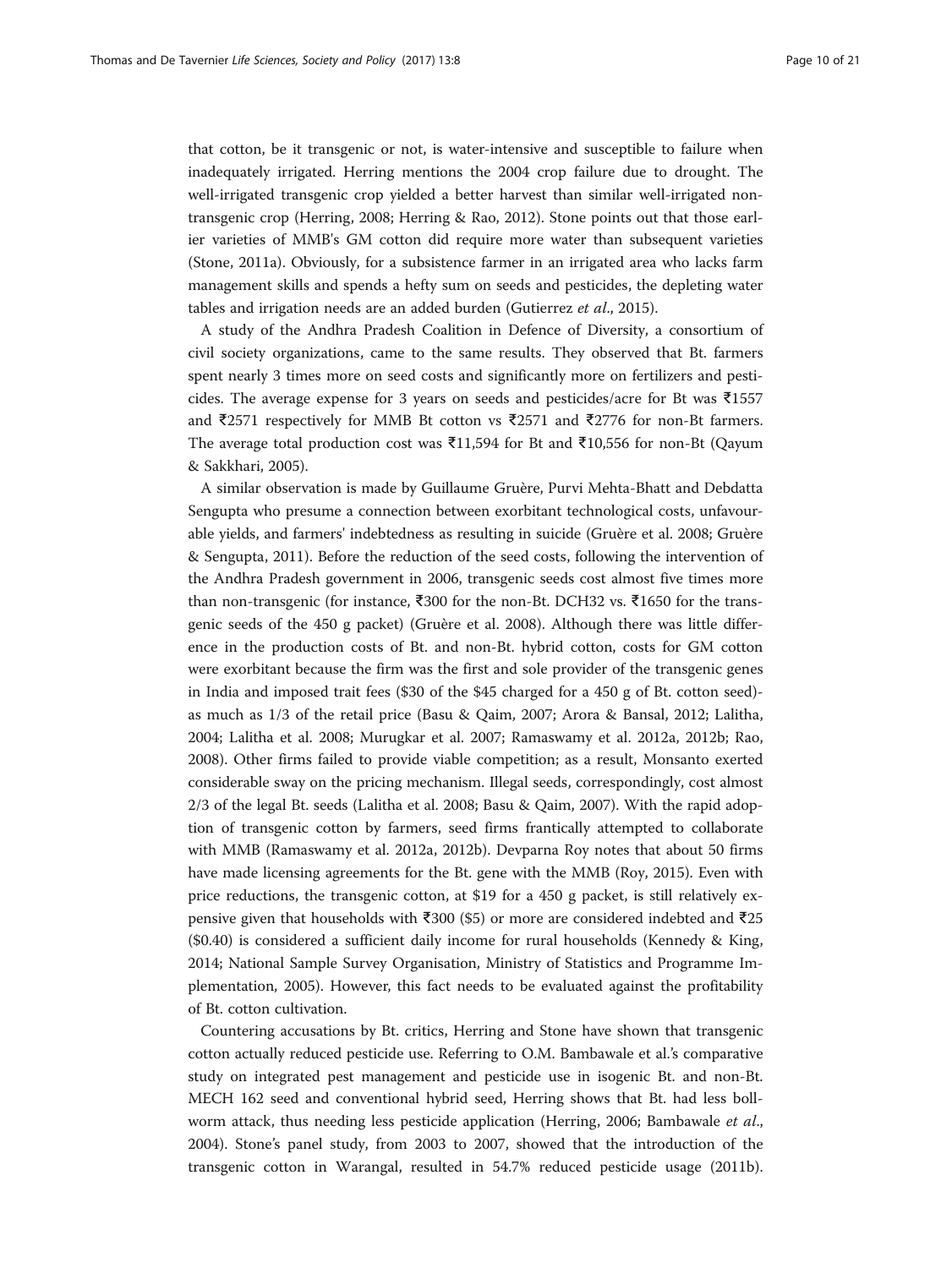Some studies warn about the rising presence of secondary pests resulting eventually in more need for pesticide application in the future (Gutierrez et al., [2015](#page-17-0)). In Maharashtra and Gujarat, 45% & 76% of pesticide application, respectively, was used to counter sucking pests vs. 24% & 7% against bollworms (Stone, [2011b\)](#page-20-0). At all-India level, the adoption of Bt. cotton has not proven to be a boon with regard to pesticides, as their use after steadily declining to 4623 metric tonnes in 2006, increased again to 11598 metric tonnes in 2013, surpassing even the 2000 level of 10988 metric tonnes (Gutierrez et al., [2015;](#page-17-0) Kranthi, [2014](#page-18-0); Nagrare, [2009](#page-18-0)). The absence of farmers' management skills, as Stone noted, may be responsible for the alleged hike in pesticide application. Stone characterizes cotton as "the classic pesticide treadmill crop" (Stone Glenn Davis. Biotechnology and Suicide in India. Anthropology News [2002a:](#page-20-0) 5). He identifies it with the disproportional application of pesticides on the New World Hirsutum hybrids in Gujarat, Maharashtra and Andhra Pradesh in the 1990s (Stone, [2011b\)](#page-20-0).

# Economic violability in extremis?

Biotech opponents contend that there is a necessary connection between the failure of Bt. cotton to live up to its yield-return expectations and cotton farmers' suicide. For instance, the RFSTE study on Bt. cotton yield in Nimad (MP) and Vidharbha attributed crop failure and suicides to agronomic factors - leaf curl, reddening, etc. There have been repeated crop failures since the illegal trials in 1998 and Bt.'s subsequent commercialization in 2002. While many farmers lost their entire crop, others yielded on average 3 quintals/acre at an average expense of ₹6000/acre (Shiva & Jalees, [2006;](#page-20-0) Shiva, [2010b](#page-20-0); [2010c](#page-20-0); [2014d](#page-20-0)). T.V. Jagadisan, former managing director of Monsanto India, also believes crop failures precipitated the suicides of many ([2010](#page-18-0)). Some news reports supported this theory (rediff Business rediff.com, [2010](#page-19-0)). Second, Shiva et al. compared the failure of the Bt. cotton vs. organic cotton. Farmers using organic seed fared better than their Bt. counterparts all round, in terms of yield, pesticide use, and expenditures. Contrary to Monsanto's projection of a 50% increase in yield for Bollgard cotton, various Navdanya studies revealed that organic and non-Bt. varieties produced more than Bt. Cotton, and that non-Bt. farmers' net income surpassed that of the Bt. farmers. Shiva references the RFSTE study showing the net income of the organic/Bt. farmers was ₹8000 and 4168.13/acre in 2011 (Shiva, [2010c](#page-20-0)). Madhya Pradesh cultivators of Bt. Cotton, on the other hand, lost ₹543/acre while cultivators of the non-Bt. variety gained a profit of  $\overline{6}6315$  per acre. In Karnataka the former lost ₹1285 per acre, the latter gained ₹3750/acre (Shiva & Jalees, [2006\)](#page-20-0). In Andhra Pradesh Bt. yielded 12 times less cotton, used 4 times less pesticide, and profits were 100 times less than Monsanto's claim (Shiva & Jalees, [2006\)](#page-20-0). Also another study, the Sakkhari-Qayum study, observed that non-Bt. outperformed Bt. by yielding ₹4787/acre against ₹2032/acre, 708 kg/acre against 649 kg/acre (Qayum & Sakkhari, [2005](#page-19-0)). These facts helped Shiva and Jalees establish the idea that transgenic cotton is, indeed, a suicide/genocide/homicide-inducing technology (Shiva & Jalees, [2006,](#page-20-0) 43f ):

High costs of cultivation, and low returns have trapped Indian peasants in a debt trap, from which they are escaping by taking their lives. More than 40,000 farmersuicides have taken place over the past decade in India. However, these are not suicides – this is homicide, it is genocide. More than 90% of farmers who died in Andhra Pradesh and Vidharbha in the 2005 cotton season had planted Bt. Cotton. Genetic Engineering is killing Indian farmers (Herring & Gold [2005](#page-17-0)).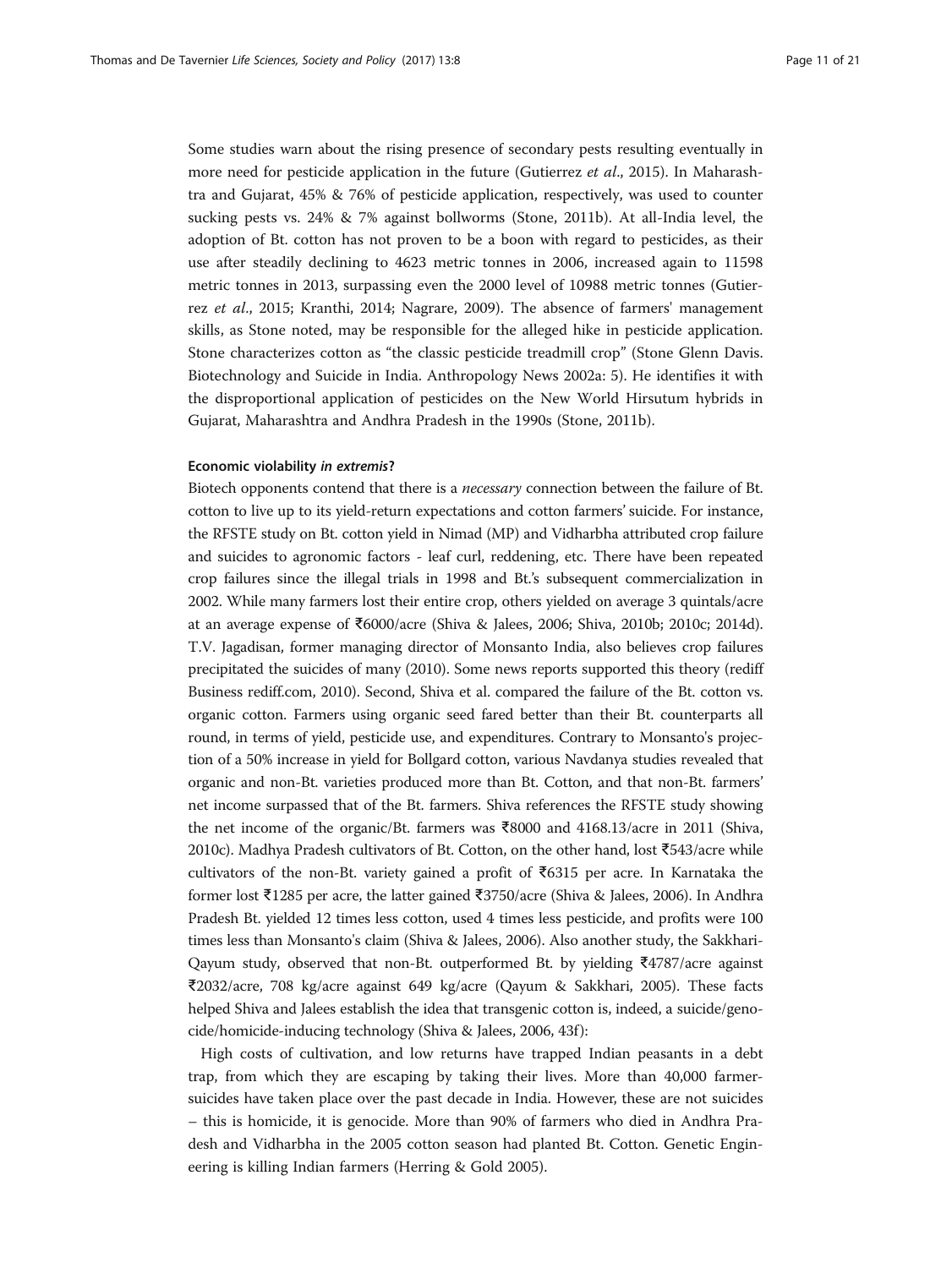Shiva concludes that in globalization, corporations gain and small farmers bear the risks. Therefore, she challenges Monsanto's claim of improving farmers' lives (Shiva, [2009](#page-19-0)). Studies confirming farmer-suicide as a result of the failure of the transgenic technology are frequently unsatisfactory for two reasons. Firstly, they ignore the thriving counterfeit seed market, which might have contributed to crop loss (Gruère & Sengupta, [2011](#page-17-0)). The unbridled spread of spurious seed often made it difficult to distinguish between non-Bt. seeds and Bt. (Herring, [2006; 2007a](#page-17-0); Gruère & Sengupta, [2011](#page-17-0)). Herring asserts that counterfeits are undoubtedly responsible for the scepticism associated with the results of Bt. seeds (Herring, [2008\)](#page-17-0). This confusion, resulting from approximately 165 Bt. varieties in 2007, actually helped the spread of the use of spurious seeds (Gruère & Sengupta, [2011](#page-17-0)). Kranthi ascribes up to 28% of the fake cotton seeds do not contain the beneficial transgene (Herring, [2008\)](#page-17-0). A Central Institute for Cotton Research (CICR) study reported that 46% of seeds tested were adulterated. These analyses show that around 30% of the seeds available in Vidarbha were fake (Herring, [2008](#page-17-0); Herring & Rao, [2012;](#page-18-0) Herring & Kandlikar, [2009](#page-18-0); Padma, [2006\)](#page-19-0). In Andhra Pradesh, available seeds were not certified because certification was voluntary. In the absence of certification and control, counterfeit or duplicate seeds without the Bt. transgene, are susceptible to bollworm infestation; farmers who innocently buy them face hurdles. Counterfeits may be of the F2 variety with an assorted lineage (Herring, [2007a; 2008; Gruère & Sengupta, 2008](#page-17-0)). The huge gap between demand and supply of Bt. seeds, the better performance of some unofficial Bt. seeds, the absence of regulation, and the cheap price of the unofficial varieties etc. abetted the sporadic presence of duplicates in the market (Herring [2008](#page-17-0)). Stealth seeds made analysis of cotton's performance more difficult since no account of acreage cultivated exists (Herring, [2007a](#page-17-0); [2013](#page-17-0); Herring & Kandlikar, [2009](#page-18-0)).

Secondly, the transgenic trait is not intrinsically yield-enhancing. However, any claims of the inevitable failure of the transgenic cotton needs to be taken with the proverbial grain of salt. Cued by Bambawale et al.'s study, Herring shows that the transgenic cotton yielded 710 kg/ha and an income of ₹10,507/ha. He also points to the 2012 Kathage and Qaim's study that showed an increase of 24% in yield, 50% in profits, and 18% improvement in living standards (Herring, [2006](#page-17-0); [2013](#page-17-0); Bambawale et al., [2004](#page-17-0); Kathage & Qaim, [2012\)](#page-18-0). Stone's panel study also estimated an 18% average crop yield increase (Stone, [2011b](#page-20-0)). However, these benefits should not be exaggerated either, for on the macro level, total adoption has seen a decline in yield. The rising trend in suicideprone Maharashtra and Andhra Pradesh began when GM adoption was quite meagre; now the yield has declined to the levels prevailing before the total adoption (Stone, [2012a; 2012b](#page-20-0)).

#### Is there a connection between monsanto's bt. Seed and farmer-suicide?

Scepticism over the appropriateness of Bt. cotton for India's farmers notwithstanding, Shiva's establishment of a direct link between MMB's seed monopolisation and farmersuicides remains a towering assertion. Nevertheless, history and inter-state data do not support it. Firstly, as Gruère et al. noted there are no clear statistics of which suicides were due to the cultivation of transgenic cotton (Gruère et al., [2008](#page-17-0)).

Secondly, Srijit Mishra's study on this topic, between 1995 and 2001, shows farmersuicide rates in Andhra Pradesh, Gujarat, Haryana, Punjab, Tamilnadu, Karnataka and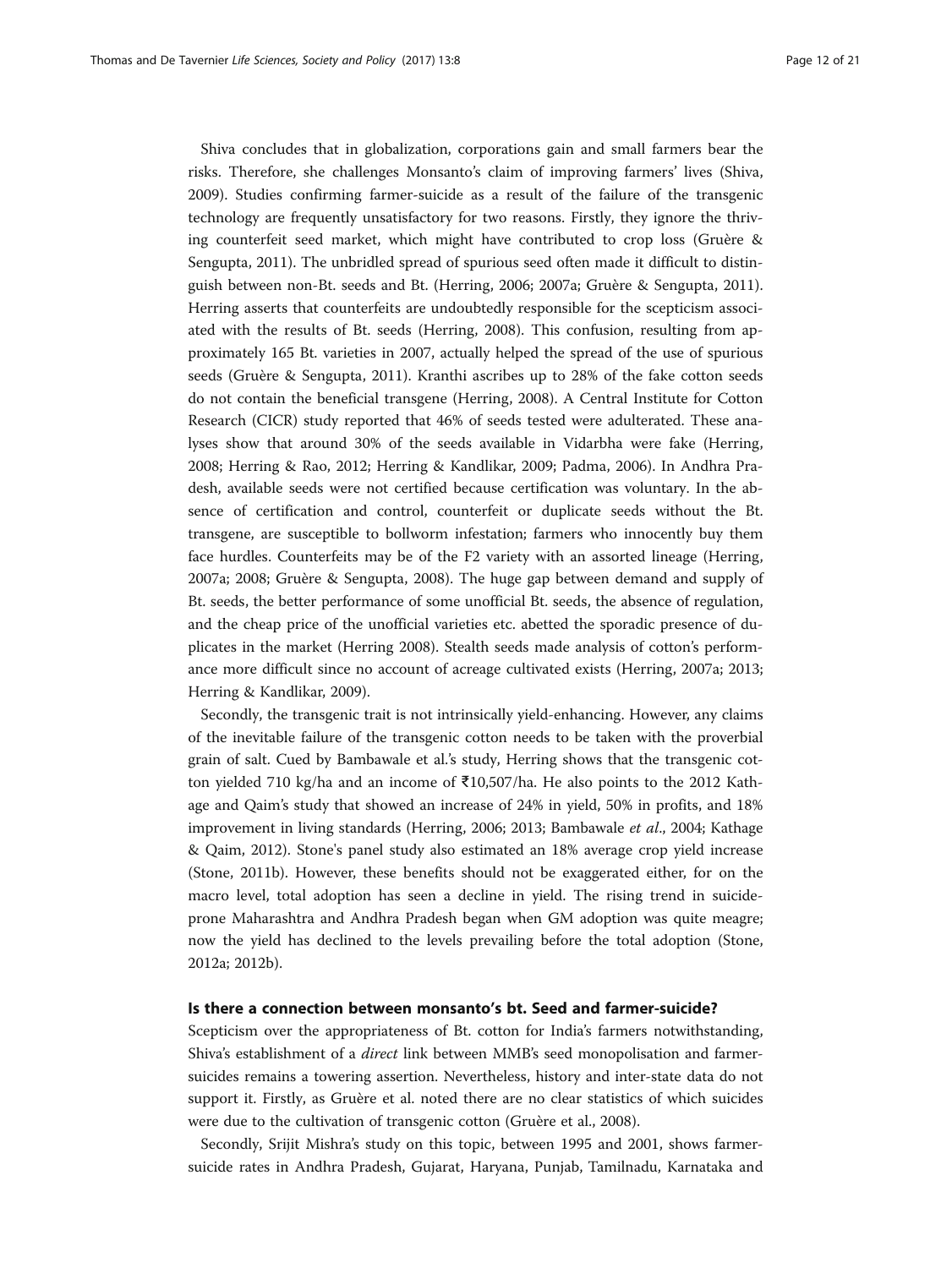Rajasthan to be unstable, while increasing in Maharashtra and Madhya Pradesh. His study shows that the suicide rate for male farmers increased from 1995 to 2001, i.e., before the Bt. introduction. Male suicides in Andhra Pradesh, Karnataka, Madhya Pradesh, Maharashtra and Tamilnadu had already been quite high (Mishra, [2006a\)](#page-18-0).

Thirdly, as Stone argues, the peaks in farmer-suicides happened either before farmers adopted the transgenic cotton or when there was limited adoption. Stone points out that in 1998, a peak year in Andhra Pradesh, the transgenic cotton had not been introduced and 2002, another peak, marked the official introduction of the transgenic cotton. These two peaks confirm that there is no causal connection between Monsanto's seed monopolisation and farmers' suicides. Stone estimates that, between 2002 and 2006, transgenic cotton held a meagre 0.4-5.6% of the national total for cotton cultivation. As discussed above, in the Warangal district of erstwhile Andhra Pradesh, yields increased after the introduction of the transgenic cotton (Stone, [2012a](#page-20-0)). Ian Plewis' calculation of the suicide rate from 1996 to 2011 in the nine cotton producing states shows a constant suicide rate in Madhya Pradesh, Karnataka and Tamilnadu, a varying rate in Rajasthan, a steady rise in Andhra Pradesh and Haryana, a reduction in Gujarat until 2004 with an increase in Punjab and an increase in Maharashtra until 2005 followed by a reduction. The suicide rate for men and women in all these states showed a rise until 2005 and a subsequent decline thereafter; for women, the decline was steady. In short, there is no evidence to support a necessary correlation between Bt cultivation and farmer-suicide. Maharashtra and Punjab, respectively, have recorded both increases and declines since adopting Bt. Economic factors, therefore, likely influenced the suicide rate (Plewis, [2014\)](#page-19-0). Fourthly, when conditions are favourable, GM cotton has proven to be economically viable; e.g., in Gujarat the GM cotton contributed up to a 24% yield and 50% increase in income for GM farmers (Herring, [2013](#page-17-0)).

Fifthly, the non-cotton cultivating state Kerala is also infamous for a high number of farmer-suicides (Sadanandan, [2014;](#page-19-0) Münster, [2012](#page-18-0)). This demonstrates there is no necessary link between the cultivation of GM cotton and farmer-suicide.

Sixthly, other studies point to the fact that farmer-suicides took place in India before the 1990s. Sucha S. Gill, for instance, noted the occurrence of farmer-suicides in Punjab since the mid-1980s (Gill, [2005](#page-17-0)). Ergo, contrary to Shiva's assertions, farmer-suicides were not unheard of prior to the Mahyco-Monsanto alliance. Hence MMB's seed monopolisation is not the "smoking gun". Nevertheless, a thoroughgoing ethnographic study is still required to unearth the root(s) of this epidemic.

There is a definite link between economic factors and farmer-suicide, according to Gutierrez et al. They demonstrated that farm size and yield - the yardsticks of poverty and risk - as well as the acreage cultivated, and persistent insecticide application, are the true culprits. They observed that suicides declined with an increase in farm size, cultivated acreage and yield. They concluded that poor farmers, particularly in places with poor but highly fluctuating yields, find it harder to meet the expenses of Bt. cotton farming and, thereby, incur onerous debt and likely suicide (Gutierrez et al., [2015](#page-17-0)). As pointed out by Ainahalli R Vasavi, debt has been a characteristic feature of Indian farming. The situation has been exacerbated for marginal agriculturists wanting to finance new technology by the decline of formal credit sources and interest rates of 5–10% (Vasavi, [2012\)](#page-20-0). It can be argued that there is a connection between the high seed costs, the need to purchase seeds each planting season, poor returns and suicide by indebted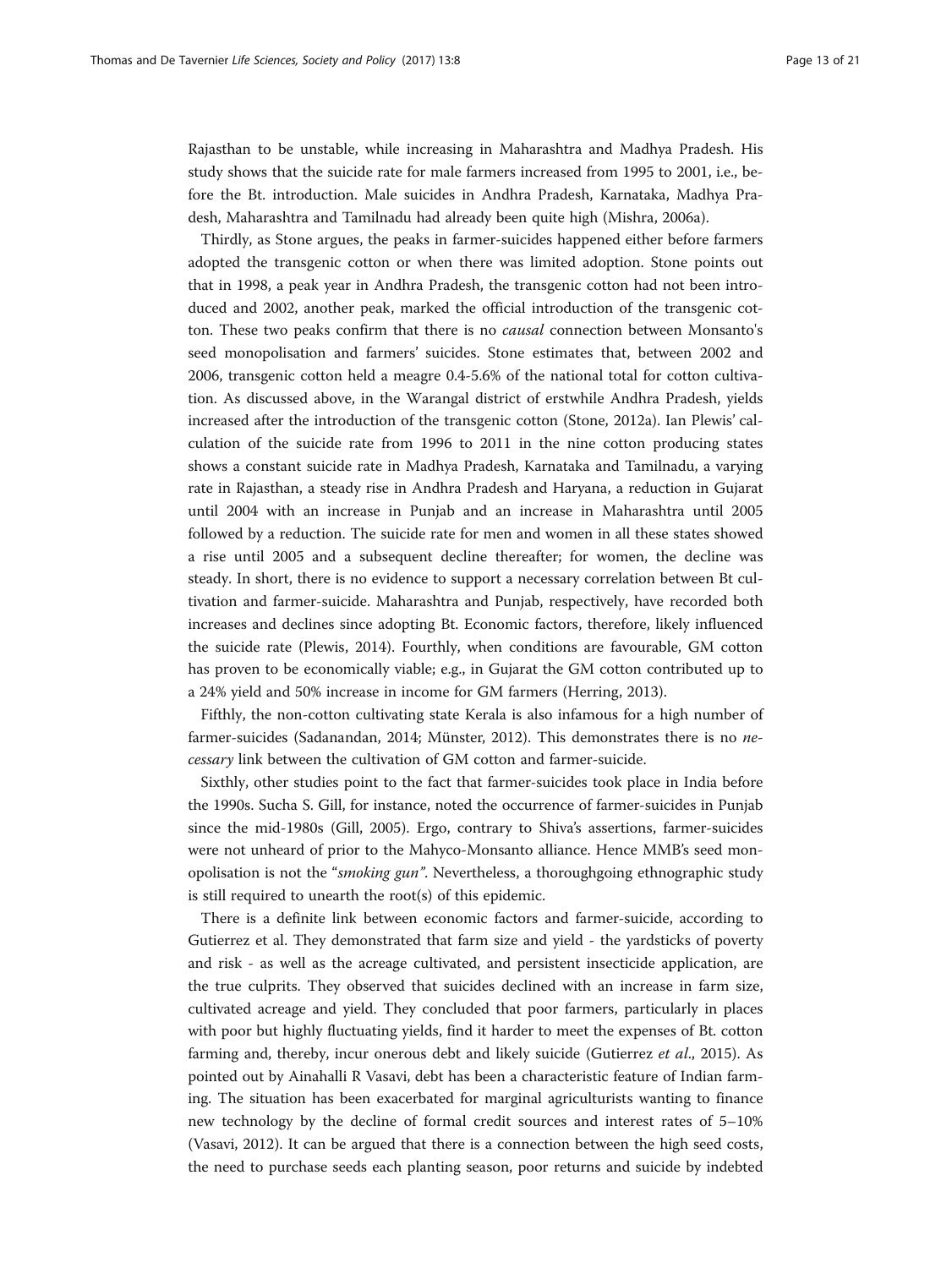farmers. Glover notes that the high costs of transgenic cotton can have a two-pronged impact on farmers. On the one hand, the Bt. toxin, which guarantees a protection against insects, does not ensure an enhanced yield; especially, in seasons when there is no serious pest pressure. Farmers pay a higher price for seed without being recompensed by a greater yield. On the other hand, the Bt. toxin offers no protection against secondary pests or natural calamities (Glover, [2010b](#page-17-0)). A similar situation can be noted in the non-cotton growing state Kerala which has recorded a high suicide rate. There the cultivators of crops like vanilla, pepper, rubber, coffee, banana and ginger incur unsustainable debt owing to an unfavourable expenditure-return ratio arising from high investment, crop loss and price fall (Vasavi, [2014\)](#page-20-0). Vasavi notes that farmers grappling with debt face intense apprehension. The lives of the distressed farmers revolve around dealing with creditors. In a major portion of rural India, where gendered roles still exert a profound effect, the failure of a man to fulfill familial and individual obligations, worsens his life (Vasavi, [2014; 2009; 1999\)](#page-20-0). This assessment is shared by Priti Ramamurthy. Her ethnographic research on gendered ideologies and labour relations among cotton producers in rural Andhra Pradesh construes farmer-suicide as symptomatic of a masculine identity crisis imbued into all males by the society from childhood. A large portion of male identity is derived from his role as family's bread-winner. By the late 1990s, the decline in crop yield, the rise in production expenditures, and the low financial return for their crop made life hard for the farmers. This societal delineation of the masculine identity finds its cruelest manifestation in suicide by those unable to meet those expectations (Ramamurthy, [2004](#page-19-0); [2010\)](#page-19-0).

#### What is the relevance of critics' claims abouttransgenic technology?

Many past peer-reviewed studies dismissed the analyses by biotechnology opponents as lacking transparency; however, their assertions deserve to be heard and evaluated in light of the deterioration of India's agrarian community following the country's economic liberalization. The underlying thesis of the globalization critics and the biotechnology opponents is the same: India's agrarian crisis and farmer-suicides are revealing the political and economic marginalization of the agrarian sector (Vasavi, [2009](#page-20-0)).

In the wake of India's economic liberalization, many critics of mainstream economics viewed farmer-suicides as repercussions of dwindling protective factors such as subsidies and credit availability (Ramaswamy, [2002](#page-19-0); Ramani & Thutupalli, [2015](#page-19-0)) or by increased cultivation costs (Patnaik, [2003\)](#page-19-0). Some studies suggested that the lifting of trade barriers exposed the Indian farmers, especially cultivators of export-oriented cash crops, to the vulnerability of global trade competition (Nagaraj, [2008](#page-18-0)). Jonathan Kennedy and Lawrence King's observation that there exists a strong correlation between cash-crop cultivation, marginal land-holdings, indebtedness, and the rate of farmersuicides, assumes greater significance (Kennedy & King, [2014\)](#page-18-0). It has also been observed that the production costs incurred by farmers skyrocketed in the reform period. The increased production cost is attributed to the reduction of government investment (Merriott, [2016\)](#page-18-0). Various studies attest to this reduction (Dandekar et al., [2005](#page-17-0); Mishra, [2006b](#page-18-0); [The National Bank for Agriculture and Rural Development, 2015](#page-20-0)). This lackadaisical investment reveals itself vis-à-vis irrigation. Anoop Sadanandan's study shows that 1/3 of agricultural land is irrigated, illustrating the excessive dependence of Indian farmers on rainfall (Sadanandan, [2014](#page-19-0)). N. M. Kale's study showed that only 15% of the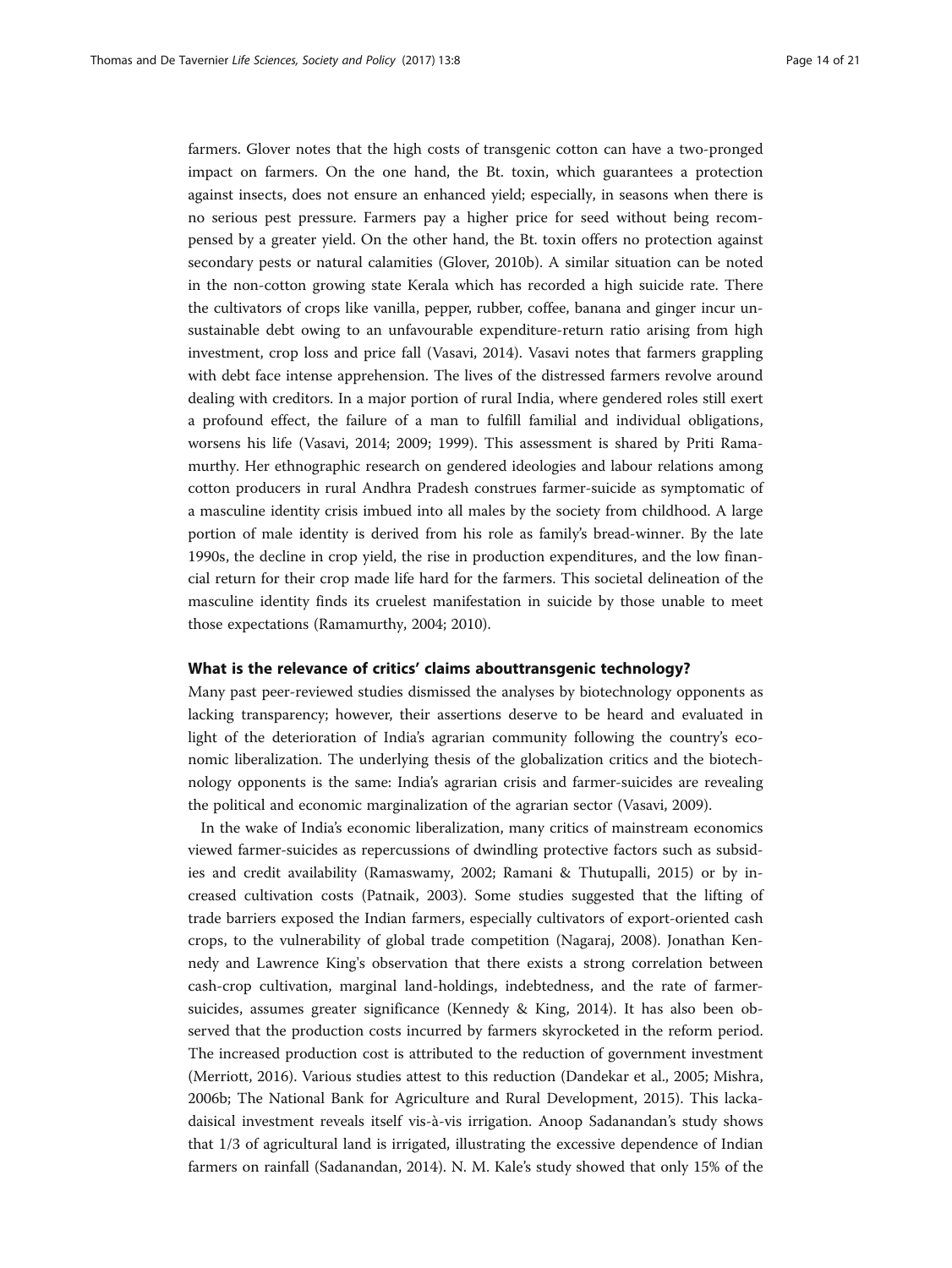arable land in selected districts of the suicide-prone Vidarbha were irrigated, which adversely affected cultivation and yields (Kale, [2011\)](#page-18-0). Furthermore, Kale and co. have shown that more than 2/3 of the farmers from Vidarbha had no sources of irrigation other than the monsoon rains (Kale et al., [2014\)](#page-18-0). Surya Prakash Rao Gedela et al.'s study on suicide of Andhra Pradesh farmers has evinced that the farmers who committed suicide had a lower portion of their land irrigated than those who did not (Gedela et al., [2008\)](#page-17-0). Two factors are noteworthy. First, there is a perception that farmers' needs were overlooked in the execution of neoliberal policies (Randeria, [2007](#page-19-0)). If the government wanted the progress for agriculturists and rural areas, it would have refrained executing neoliberal policies that wreaked havoc on farmers (Randeria, [2007](#page-19-0)). Shalini Randeria noted India's cunning game with its *partial execution* of the reform policies: partial privatization of public sector institutions, partial compliance of rupee devaluation, non-compliance with the privatization of the labour market, and the total compliance with the removal of unprofitable agricultural subsidies (Randeria, [2003; 2007](#page-19-0)). She argues that the compliance-issues with the aid/loan conditionality do not necessarily affect the granting of future financial supports. She illustrates it with the World Bank-funded Sardar Sarovar project on the Narmada River to construct several dams and a 1200 watt powerhouse. The project was abandoned following protests from a group of national and transnational American and European NGOs who feared the forceful eviction of nearly 200 thousand people - mostly tribal - and the devastation of their sustenance source. However, despite the forced termination of this World Bank project, the absence of supervision by the Bank and the failure of the Government to furnish a rehabilitation policy, the Bank still financed developmental projects requiring the forced eviction of people. In this same vein Randeria contends that the removal of the Quantitative Restriction (QR) on 229 agricultural products in March 2000 was not required by the WTO agreement. Had the Government argued against the removal of these QRs, on the basis of its prospective harmful effects on the poor farmers, they could still have been retained (Randeria, [2007\)](#page-19-0).

Secondly, successive governments have failed to comprehensively appraise and sufficiently respond to the constant suicides. Many reports and policies submitted by scientific committees, such as the National Agricultural Policy for the Enhancement of Agricultural Growth and Village Economy, have seldom been acted upon by successive governments. At the same time some initiatives, which have public representatives and experts as collaborators with the intention of the amalgamation of agriculture and land into neo-liberal economy, have been executed without proper popular consultation, debate and scrutiny. The Indo-US Knowledge Initiative, aiming at the development of fresh technologies like the Biotechnology for the advancement of agriculture in US and India, is an example of this. Its Board consists of the representatives of transnational corporations, with few representatives from the Indian government and agricultural universities. This initiative gives sufficient scope for multinational corporations, like Monsanto and Cargil, to strengthen their position in India. The absence of representation from elected representatives, farmers' or civil society associations illustrate the evident breach of democratic procedures on issues of agricultural progress -failing to uphold the concerns of the marginal and poor farmers. So, instead of focusing on matters significant to farmers like resource reallocation, strategies to ensure a sufficient price for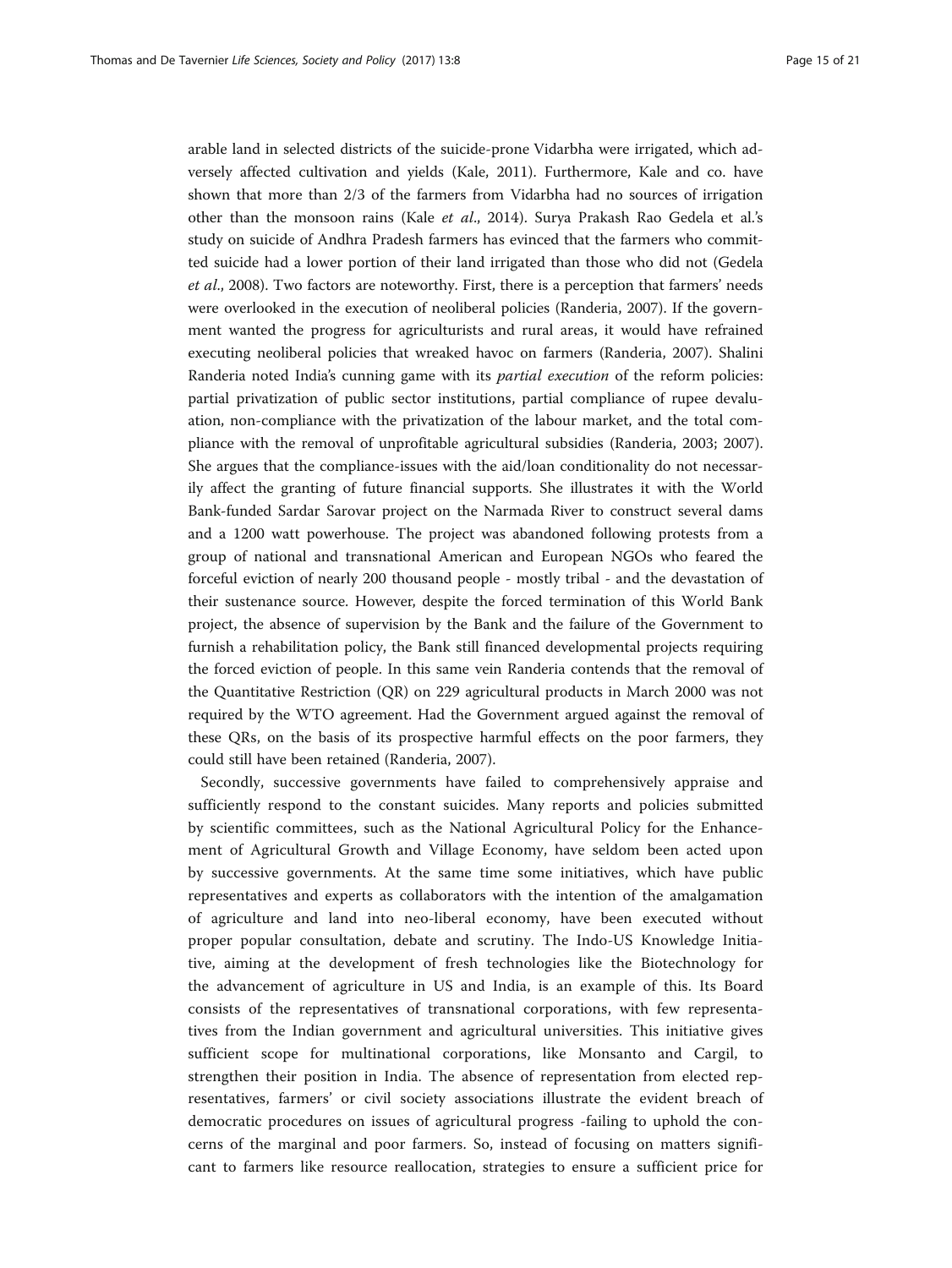their products, and crisis intervention, governments accorded increasing emphasis to India's industrialization, thus aggravating the marginalization of the India's farmers (Vasavi, [2009](#page-20-0)). Noteworthy in this context is the fact that India introduced economic liberalization when its switch toward capital-intensive hybridized crops had already been proving to be economically devastating to farmers (Spielman et al., [2013\)](#page-20-0). Since the 1970s, such capital intensive agriculture meant the replacement of traditional agricultural practices, i.e., the usage of manure and farmersaved seeds with hybrid seeds, chemical fertilizers and pesticides (Dutta, [2012](#page-17-0)). The use of hybrid seeds instead of the traditional variety of farmer-saved seeds made farmers market-dependent, as hybrid seed vigour declines from the second generation onwards (Murugkar et al., [2006](#page-18-0); Spielman et al., [2013](#page-20-0)). The requirement to purchase hybrid seed each planting season caused a serious economic burden to subsistence farmers for whom seed-saving was a survival strategy (Spielman et al., [2013](#page-20-0)). Pray and Natrajan show that farmers' use of inputs, such as fertilizers, more than doubled each decade since 1971. Fertilizer use which was 16.5 kg/ha in 1971 increased to 69.84 kg/ha by 1991 (Pray & Natrajan, [2012](#page-19-0)). Hybridization also tends to allow a few firms to control the market, thus providing opportunities for monopolistic pricing (Dutta, 2012). Furthermore, hybridization had two drawbacks: first, the obtainment of a high crop yield requires the appropriate application of in-puts together with proper irrigation (Spielman et al., [2013\)](#page-20-0) and, second, the constant and exorbitant use of fertilizers and pesticides results in soil depletion and pesticide resistance which, in turn, trigger increased usage of these chemical inputs. In the long run, such an agricultural system necessarily falls short of economic and ecological viability (Ramani & Thutupalli, [2015](#page-19-0)).

Moreover, India's governments viewed the crisis as symbolic of the farmers' personal frailty and dependence. An example is the Karnataka government's invocation of the recommendations of the Expert Committee on Suicide to instill self-respect and selfreliance among agriculturists. The Maharashtra government has sought the assistance of spiritual leaders like Amritanandamayi to establish spiritual guidance and rehabilitation centers in the suicide-prone Vidarbha region in Maharashtra (Vasavi, [2009\)](#page-20-0). After several suicides in January 2011 in Madhya Pradesh, the state's agriculture minister downplayed the distress as being a consequence of the farmers' past shortcomings of destroying land fertility via excessive chemical application (Vasavi, 2012). Consequently, victims rather than structural causes are blamed for the farmers' predicament (Vasavi, [2009](#page-20-0); 2012). Although the national government has initiated some relief measures, such as loan wavers and relief packages for bereaved families of farmer-suicides, it has been criticized as political strategies to win votes rather than reducing agrarian misery. The continuation of farmer-suicides testifies that the root cause of the problem viz. the consistent neglect of farmers and farming in the neoliberal phase, has remained unaddressed (Vasavi, 2012).

In such a scenario, anti-globalization activists, such as Shiva and colleagues, serve as whistle-blowers intending to seize the attention of those considered to have the potential to impact the future of agriculture (Chateauraynaud & Torny [2005](#page-17-0); Chateauraynaud et al. [2009\)](#page-17-0). Their contention is clear: the advancement of Bt. cotton is not in the best interest of the public's welfare. Adopting GM crops will result in the virtual enslavement of subsistence farmers by multinational firms (Barsanian, [2002](#page-17-0); Shiva [1989\)](#page-19-0).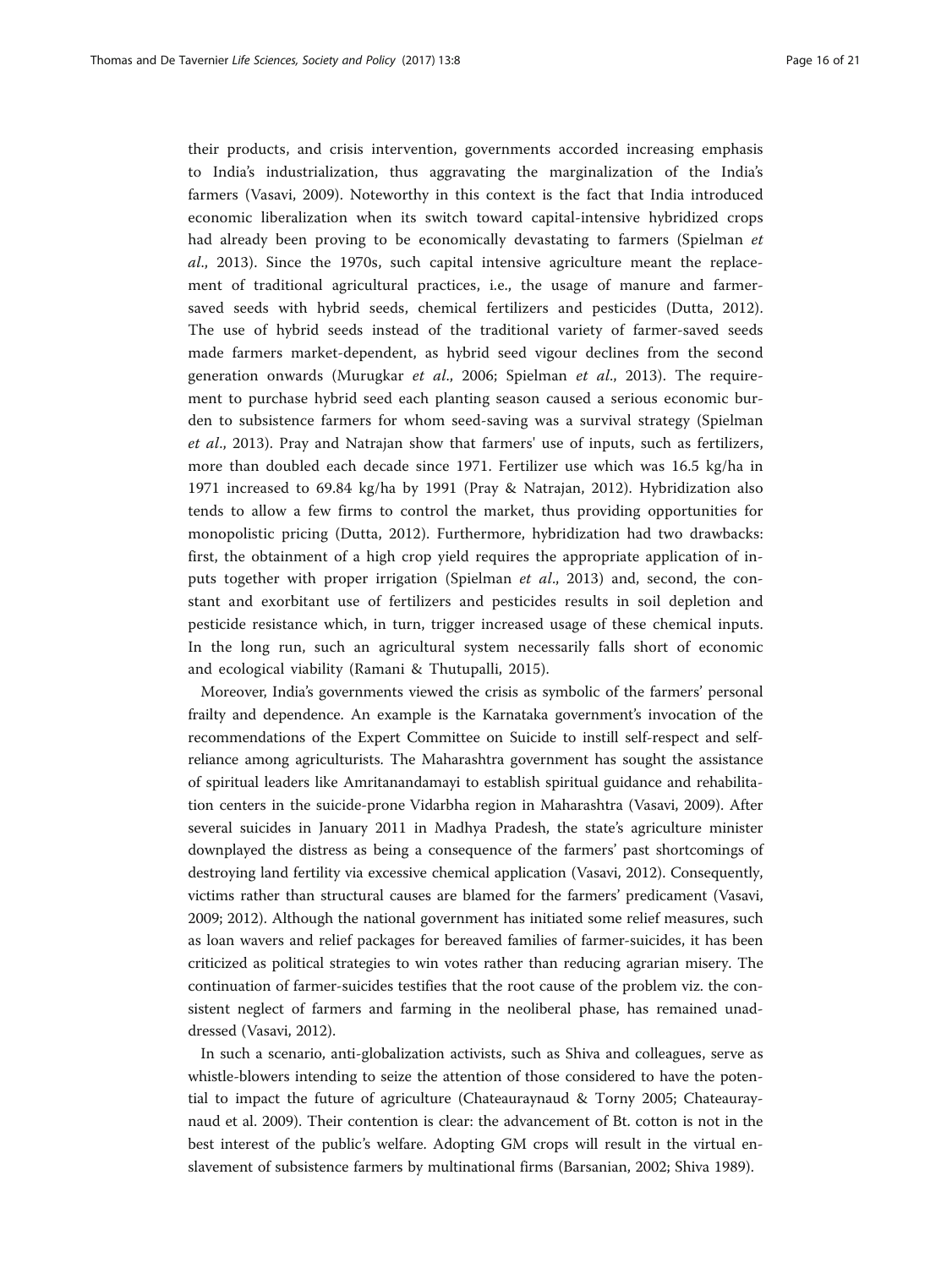### Conclusions

Summing up, the chief components of the allegations by the biotech opponents on the link between MMB's seed monopolisation and farmer-suicide are: the firm's thwarting of seed-saving and exchange via patency and use of terminator technology; the clever destruction of farmers' seed variety; the increased production cost; the insufficient crop-yield and financial returns. Our analysis demonstrates that some components of the biotech opponents' accusations viz. patent imposition and usage of terminator technology are baseless. However, seed-saving does remain a problem for users of the filial hybrid 1 seeds since these seeds produce offspring with variable phenotypes. We also noted the firm's monopolistic practices forced Bt. farmers to invest heavily in something for which they lacked the proper management skills. Although the transgenic trait is supposed to contribute to savings on pesticide application, it has not necessarily been so because of farmers' over-usage and secondary pests. Irrigation presents added problem for those farmers who must invest heavily in seeds and pesticides. While the viability of the Bt. cotton is not disputed, the national and inter-state data do not support transgenic cotton as an overall boon to the Indian farmers. The equation is simple: a Bt. farmer facing an unfavourable expenditure-yield ratio can find himself in a more precarious position than a non-Bt. farmer. The scepticism over the appropriateness of the Bt. cotton notwithstanding, Shiva's direct link between MMB's seed monopolisation and farmer-suicide stand tall. Still, history and inter-state data do not support it. However, there is a definite association between economic factors associated with Bt. cotton farming and farmer-suicide. Furthermore, the overall thesis of the biotech critics needs to be re-evaluated within the context of India's economic liberalization and globalization. The prevailing view is that farmers' needs and concerns were disregarded by successive governments. The fact remains that, by the time India adopted Bt. cotton, hybrid cultivation had already proven detrimental and provided fodder to the critics. Also, despite the high number of farmer-suicides, India's governments failed to sufficiently address the crisis, attributing these suicides to personal weaknesses vs. systemic problems. In this scenario, via alarms, public protests, lawsuits, and radical media messages, pro-farmer activists act as whistle-blowers attempting to seize the attention of those in power. Their continued advocacy is significant in the context of a weak democracy like India, where market forces are given precedence over farmers' welfare, at least until the next election (Scoones, [2005](#page-19-0); [2008;](#page-19-0) Vasavi, [2009](#page-20-0)).

#### Abbreviations

CHRJ: Center for Human Justice and Global Justice; DBT: Department of Biotechnology; DOE: Department of Environment, Forest and Wild Life; GEAC: Genetic Engineering Approval Committee; ICAR: Indian Council of Agricultural Research; KRRS: Karnataka Rajya Ryota Sangha; MMB: Mahyco-Monsanto Biotech; PIL: Public interest litigations; PPV & FR: Protection of Plant Varieties and Farmers' Rights; QR: Quantitative Restriction; RAFI: Rural Advancement Foundation International; RCGM: Review Committee on Genetic Manipulation; RFSTE: Research Foundation for Science and Technology; USDA: United States Department of Agriculture; WTO: World Trade Organization

#### Competing interests

The authors declare that they have no competing interests.

#### Authors' contributions

Both authors contributed substantially to research and drafting of this manuscript. GT conceived, coordinated and led the drafting process. JDT added content and perspective to the draft. Both authors read and approved the manuscript.

#### Publisher's Note

Springer Nature remains neutral with regard to jurisdictional claims in published maps and institutional affiliations.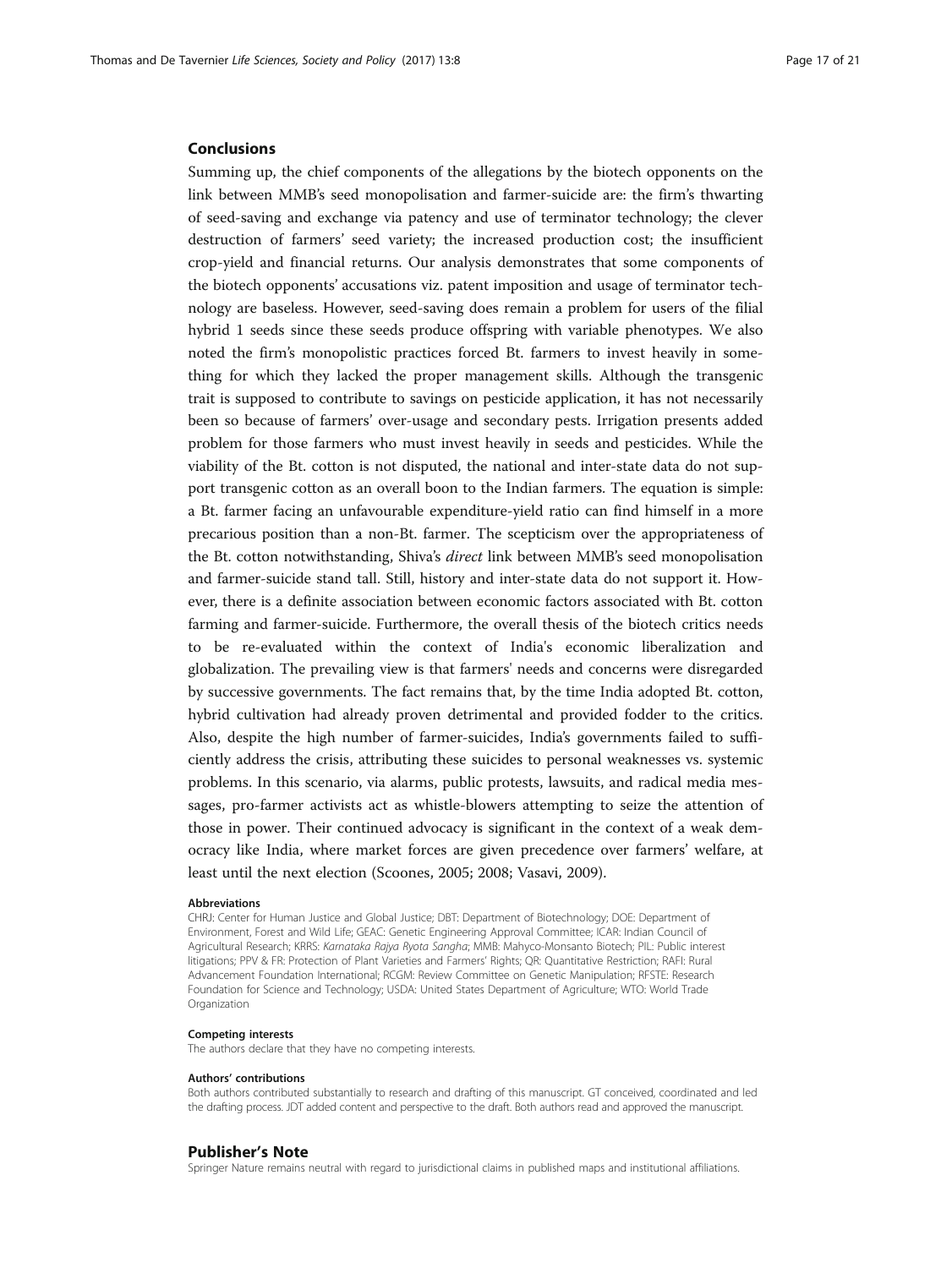#### <span id="page-17-0"></span>Received: 14 January 2017 Accepted: 21 April 2017 Published online: 11 May 2017

#### References

Acres USA. Food as Political Weapon. 2004.<http://www.countercurrents.org/en-sharma040304.htm>. Accessed 15 Aug 2014.

Arora A, Bansal S. Diffusion of Bt. Cotton in India: impact of seed prices and varietal approval. Appl Econ Perspect Policy. 2012;34(1):102–18.

Bambawale OM, et al. Performance of Bt. Cotton (MECH-162) under integrated pest management in Farmers' participatory field trial in nanded district, central India. Curr Sci. 2004;86(12):1628–33.

Barsamian, David. Monocultures of the Mind: An Interview with Vandana Shiva. 2002. [http://www.thirdworldtraveler.](http://www.thirdworldtraveler.com/Vandana_Shiva/Monocultures_Mind.html) [com/Vandana\\_Shiva/Monocultures\\_Mind.html.](http://www.thirdworldtraveler.com/Vandana_Shiva/Monocultures_Mind.html) Accessed 11 Sept 2015.

Basu Arnab K, Qaim M. On the adoption of genetically modified seeds in developing countries and the optimal types of government intervention. Am J Agric Econ. 2007;89(3):784–804.

Bharathan G. Bt. Cotton in India: anatomy of a controversy. Curr Sci. 2002;79(8):1067–75.

Center for Human Justice and Global Justice. Every Thirty Minutes: Farmer Suicides, Human Rights and the Agrarian Crisis in India. New York: NYU School of Law; 2011.

Chateauraynaud F, Torny D. Mobilising Around a Risk: From Alarm Raisers to Alarm Carriers. In: Lahellec C, editor. Risques et Crises Alimentaires. Paris: Tec & Doc; 2005. p. 329–39.

Chateauraynaud, Francis. Public Controversies and the Pragmatics of Protest. Toward a Ballistics of Collective Action. Presentation at the Culture Workshop, Harvard University; 2009. 50p.

Cohen Joel I, Paarlberg R. Unlocking crop biotechnology in developing countries: a report from the field. World Dev. 2004;32(9):1563–77.

Damodaran A. Re-engineering biosafety regulations in India: towards a critique of policy, Law and prescriptions. Law Environ Dev J. 2005;1(1):1–20.

Dandekar A, et al. Causes of Farmer Suicide in Maharashtra: An Enquiry: Final Report Submitted to the Mumbai High Court. Tuljapur: Tata Institute of Social Sciences; 2005.

Deshpande, Vivek. Maharashtra Lifts Ban on Mahyco's Bt. Cotton Seeds. (2013). [http://archive.indianexpress.com/news/](http://archive.indianexpress.com/news/maharashtra-lifts-ban-on-mahyco-s-bt-cotton-seeds/1111899/) [maharashtra-lifts-ban-on-mahyco-s-bt-cotton-seeds/1111899/.](http://archive.indianexpress.com/news/maharashtra-lifts-ban-on-mahyco-s-bt-cotton-seeds/1111899/) Accessed 19 Jul 2016.

Dowd-Uribe B, Glover D, Schnurr MA. Editorial: seeds and places: the geographies of transgenic crops in the global south. Geoforum. 2014;53:1–4.

Dutta, S. Green revolution revisited: the contemporary agrarian situation in Punjab, India. Social Change; 2012;42(2): 229–47.

Faife, Corin. Against Oh-dearism: An Interview with Leah Borromeo. 2012. [http://urbantimes.co/2012/11/against-oh](http://urbantimes.co/2012/11/against-oh-dearism-an-interview-with-leah-borromeo/)[dearism-an-interview-with-leah-borromeo/.](http://urbantimes.co/2012/11/against-oh-dearism-an-interview-with-leah-borromeo/) Accessed 15 Aug 2014.

Gedela S, Prakasa R. Factors responsible for agrarian crisis in Andhra Pradesh (a logistic regression analysis). World Appl Sci J. 2008;4(5):707–13.

Gill Sucha S. Economic distress and farmer suicide in rural Punjab. J Punjab Stud. 2005;12(2):219–37.

Glover D. Of yield gaps and yield ceilings: making plants grow in particular places. Geoforum. 2014;53:184–94.

Glover Dominic. Exploring the Resilience of Bt. Cotton's "Pro-Poor Success Story. Dev Change. 2010a;41(6):955–81.

Glover, Dominic. Farmer Participation in Private Sector Agricultural Extension. 2007a. [http://www.researchgate.net/](http://www.researchgate.net/publication/227984498_Farmer_Participation_in_Private_Sector_Agricultural_Extension) [publication/227984498\\_Farmer\\_Participation\\_in\\_Private\\_Sector\\_Agricultural\\_Extension.](http://www.researchgate.net/publication/227984498_Farmer_Participation_in_Private_Sector_Agricultural_Extension) Accessed 10 Jan 2015.

Glover, Dominic. The Corporate Shaping of GM Crops as a Technology for the Poor. J Peasant Stud. 2010b;37(1):67–90. Glover, Dominic. Monsanto and Smallholder Farmers: A Case Study in CSR: A Case-study on Corporate Accountability.

IDS Working Paper for the DRC on Citizenship, Participation and Accountability 277. University of Sussex, Brighton: Institute of Development Studies. (2007b).

Gruère G, Sengupta D. Bt. Cotton and farmer suicides in India: an evidence-based assessment. J Dev Stud. 2011;47(2): 316–37.

Gruère G, Mehta-Bhatt P, Sengupta D. Cotton and Farmer Suicide in India: Reviewing the Evidence. Washington, DC: International Food Policy Research Institute; 2008.

Gupta AK, Chandak V. Agricultural biotechnology in India: ethics, business and politics. Int J Biotechnol. 2005;7(12/3):212–27.

Gutierrez Andrew P, et al. Deconstructing Indian cotton: weather, yields and suicides. Environ Sci Eur. 2015;27(12):1–17. Herring Ronald J. Why Did 'operation cremate Monsanto' fail? science and class in India's great terminator-technology hoax. Crit Asian Stud. 2006;38(4):467–93.

Herring Ronald J. Whose numbers count? probing discrepant evidence on transgenic cotton in the Warangal district of India. Int J Mult Res Approaches. 2008;2(2):145–59.

Herring Ronald J. Persistent narratives: Why is the "failure of Bt. Cotton in India" story still with Us? AgBioforum. 2009; 12(1):14–22.

Herring Ronald J. Epistemic brokerage in the Bio-property narrative: contributions to explaining opposition to transgenic technologies in agriculture. New Biotechnol. 2010;25(7):614–22.

Herring Ronald J. Reconstructing facts in Bt. Cotton: Why skepticism fails. Econ Polit Wkly. 2013;48(33):63–6.

Herring Ronald J. On risk and regulation: Bt. crops in India. GM Crops Food. 2014;5(3):204–9.

Herring Ronald J. State science, risk and agricultural biotechnology: Bt cotton to Bt. Brinjal in India. J Peasant Stud. 2015;42(1):159–86.

Herring Ronald J. State Science and its Discontents: Why India's Second Transgenic Crop Did Not Follow the Path of Bt Cotton. 2012. [http://aew.wzw.tum.de/uploads/media/Herring\\_\\_2012\\_\\_State\\_Science\\_and\\_its\\_Discontents\\_-\\_Why\\_](http://aew.wzw.tum.de/uploads/media/Herring__2012__State_Science_and_its_Discontents_-_Why_India_s_Second_Transgenic_Crop_did_not_follow_the_Path_of_Bt_Cotton._02.pdf) [India\\_s\\_Second\\_Transgenic\\_Crop\\_did\\_not\\_follow\\_the\\_Path\\_of\\_Bt\\_Cotton.\\_02.pdf](http://aew.wzw.tum.de/uploads/media/Herring__2012__State_Science_and_its_Discontents_-_Why_India_s_Second_Transgenic_Crop_did_not_follow_the_Path_of_Bt_Cotton._02.pdf). Accessed 2 Nov 2016.

Herring Ronald J. Stealth Seeds: Biosafety, Bioproperty, Biopolitics. Journal of Development Studies. 2007a;43(1):130–57. Herring Ronald J. The Genomic Revolution and Development Studies: Science, Poverty and Politics. J Dev Stud. 2007b; 43(1):1–30.

Herring Ronald J, Gold G. Indian cotton: biology and utility, meanings and histories. Econ Polit Wkly. 2005;40(37):4117–20.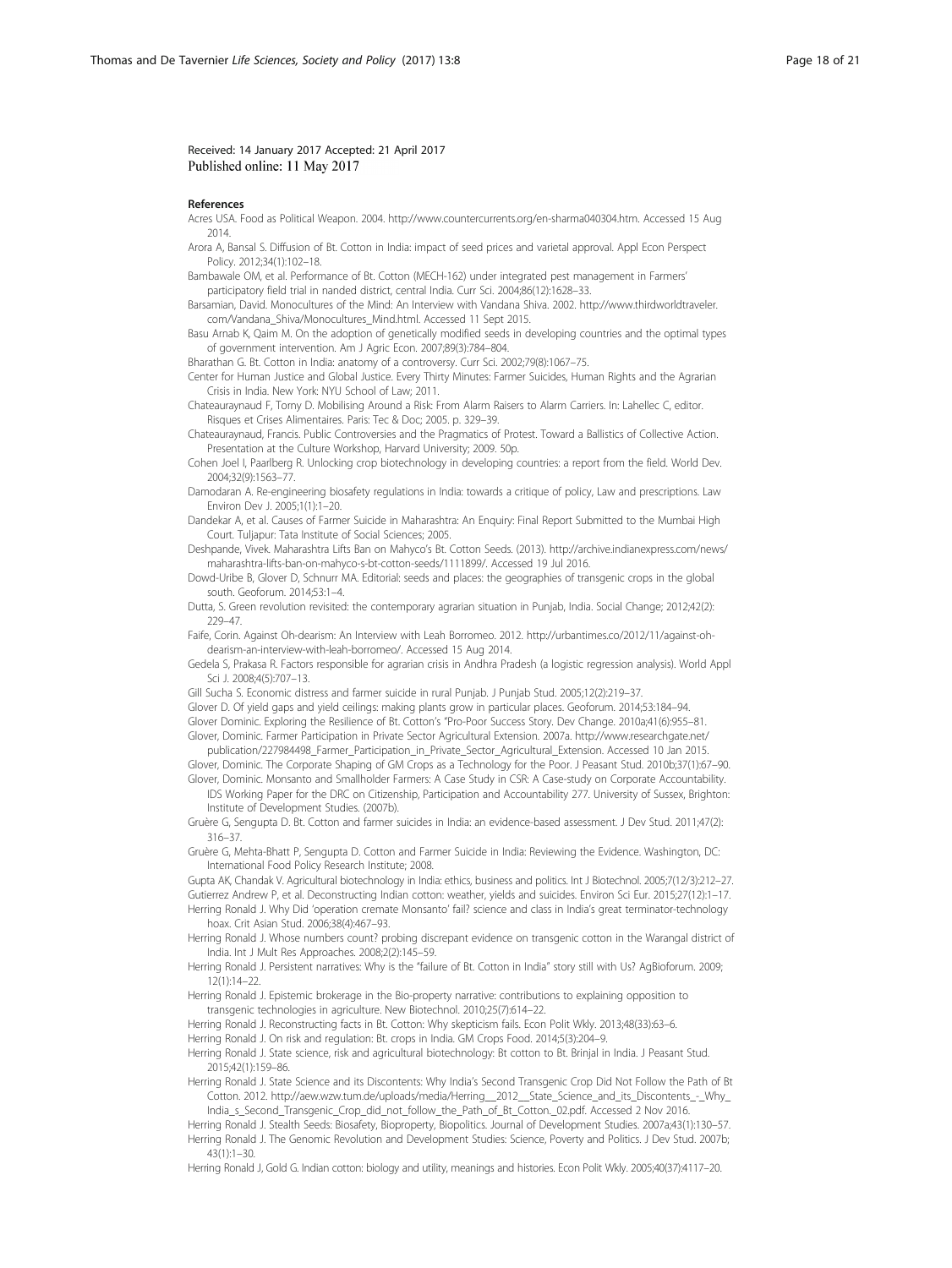<span id="page-18-0"></span>Herring Ronald J, Kandlikar M. Illicit Seeds: Intellectual Property and the Underground Proliferation of Agricultural Biotechnologies. In: Haunss S, Shadlen KC, editors. Politics of Intellectual Property: Contestation over the Ownership, Use and Control of Knowledge and Information. Cheltenham: Edward Elgar; 2009. p. 56–79.

Herring Ronald J, Rao Chandrasekhara N. On the failure of Bt. Cotton: analyzing a decade of experience. Econ Polit Wkly. 2012;47(18):45–53.

Ho, M. Farmer suicide and Bt cotton nightmare unfolding in India: 2011. [http://www.isis.org.uk/](http://www.isis.org.uk/farmersSuicidesBtCottonIndia.php) [farmersSuicidesBtCottonIndia.php](http://www.isis.org.uk/farmersSuicidesBtCottonIndia.php). Accessed 02 May 2017.

Iyengar S, Lalitha N. Bt. Cotton in India: controversy visited. Indian J Agric Econ. 2002;57(3):459–66.

Jagadisan TV. Monsanto's New Avatar. In: Vandana S, Debbie B, Caroline L, editors. The GMO Emperor Has No Clothes: A Global Citizens Report on the State of GMOs - False Promises, Failed Technologies. New Delhi: Navdanya; 2010. p. 233f.

Jahnbegloo R. Talking Environment: Vandana Shiva in Conversation with Ramin Jahanbegloo. New Delhi: Oxford; 2013. Jayaraman KS. India Okays Bt. Cotton. Nat Biotechnol. 2000;18:582.

Jayaraman KS. India Backtracks on Bt. Cotton. Nat Biotechnol. 2001;19:713.

Jayaraman KS. India Approves GM Cotton. Nat Biotechnol. 2002;20:415.

Jayaraman KS, Bouchie A. Illegal seeds overtake India's cotton fields. Nat Biotechnol. 2004;22(11):1333f.

Kale NM. Productivity, annual income and indebtedness position : a comparative study of farmers Who committed suicides with others. Karnataka J Agric Sci. 2011;24(3):343–6.

Kale NM, et al. Socio-economic, psychological and situational causes of suicides of farmers in vidarbha region of Maharashtra. Karnataka J Agric Sci. 2014;27(1):40–6.

Kathage, Jonas, & Qaim, Martin. Economic impacts and impact dynamics of Bt. (Bacillus Thuringiensis) cotton in India. 2012. [http://www.pnas.org/content/early/2012/06/25/1203647109.full.pdf+html.](http://www.pnas.org/content/early/2012/06/25/1203647109.full.pdf+html) Accessed 15 Aug 2014.

Kennedy J, King L. The political economy of Farmers' suicides in India: indebted cash-crop farmers with marginal landholdings explain state-level variation in suicide rates. Glob Health. 2014;10(16):1–9.

Kolady Deepthi E, Herring Ronald J. Regulation of genetically engineered crops in India: implications of uncertainty for social welfare, competition and innovation. Can J Agric Econ. 2014;62(4):471–90.

Kranthi Keshav R. Bt. Cotton: Q & A. Mumbai: Indian Society for Cotton Improvement; 2012.

Kranthi Keshav R. Cotton production systems—need for a change in India. Cotton Stat News. 2014;38:4–7.

Lalitha N. Diffusion of agricultural biotechnology and intellectual property rights: emerging issues in India. Ecol Econ. 2004;49:187–98.

Lalitha N, Ramaswamy B, Pray Carl E. The Limits of Intellectual Property Rights: Lessons from the Spread of Illegal Transgenic Seeds in India. Delhi: Indian Statistical Institute; 2008.

Lean, Geoffrey. Charles: 'I blame GM crops for farmers' suicides. 2008. [http://www.independent.co.uk/environment/](http://www.independent.co.uk/environment/green-living/charles-i-blame-gm-crops-for-farmers-suicides-951807.html) [green-living/charles-i-blame-gm-crops-for-farmers-suicides-951807.html](http://www.independent.co.uk/environment/green-living/charles-i-blame-gm-crops-for-farmers-suicides-951807.html). Accessed 11 Jul 2016.

Ledford H. Seed-patent case in supreme court: loss of patent control could rekindle 'Terminator' technology. Nature. 2013;494(7437):289f.

Malone, Andrew. The GM Genocide: Thousands of Indian Farmers Are Committing Suicide after Using Genetically Modified Crops. 2008 [http://www.dailymail.co.uk/news/article-1082559/The-GM-genocide-Thousands-Indian](http://www.dailymail.co.uk/news/article-1082559/The-GM-genocide-Thousands-Indian-farmers-committing-suicide-using-genetically-modified-crops.html)[farmers-committing-suicide-using-genetically-modified-crops.html](http://www.dailymail.co.uk/news/article-1082559/The-GM-genocide-Thousands-Indian-farmers-committing-suicide-using-genetically-modified-crops.html). Accessed 11 Jul 2016.

Merriott, Dominic. Factors Associated with the Farmer Suicide Crisis in India. Journal of Epidemiology and Global Health. 2016. [http://ac.els-cdn.com/S2210600615300277/1-s2.0-S2210600615300277-main.pdf?\\_tid=137746c4-](http://ac.els-cdn.com/S2210600615300277/1-s2.0-S2210600615300277-main.pdf?_tid=137746c4-915f-11e6-bd49-00000aacb35d&acdnat=1476375001_a8e8c5810bbbfd765476f39c3f70a8e1) [915f-11e6-bd49-00000aacb35d&acdnat=1476375001\\_a8e8c5810bbbfd765476f39c3f70a8e1.](http://ac.els-cdn.com/S2210600615300277/1-s2.0-S2210600615300277-main.pdf?_tid=137746c4-915f-11e6-bd49-00000aacb35d&acdnat=1476375001_a8e8c5810bbbfd765476f39c3f70a8e1) Accessed 13 Oct 2016.

Ministry of Agriculture. Cultivation of Genetically Modified Food Crops: Prospects and Effects. New Delhi: Loksabha Secretariat; 2012.

Mishra S. Farmers' Suicides in India, 1995–2012: Measurement and Interpretation. London: Asia Research Centre; 2014.

Mishra Srijit. Suicide Mortality Rates across States of India, 1975–2001: A Statistical Note. Econ Political Wkly. 2006a;41: 1566–1569.

Mishra Srijit. Suicide of Farmers in Maharashtra Mumbai: Indira Gandhi Institute of Development Research. 2006b.

Monsanto. Monsanto Chief Executive Outlines Commitments on New Agricultural Technologies in the 'New Monsanto Pledge.'2000. [http://www.prnewswire.com/news-releases/monsanto-chief-executive-outlines-commitments-on-new](http://www.prnewswire.com/news-releases/monsanto-chief-executive-outlines-commitments-on-new-agricultural-technologies-in-the-new-monsanto-pledge-75878312.html)[agricultural-technologies-in-the-new-monsanto-pledge-75878312.html.](http://www.prnewswire.com/news-releases/monsanto-chief-executive-outlines-commitments-on-new-agricultural-technologies-in-the-new-monsanto-pledge-75878312.html) Accessed 14 Nov 2014.

Münster D. Farmers' suicides and the state in India: conceptual and ethnographic notes from wayanad, Kerala. Contrib Indian Sociol. 2012;46(1&2):181–208.

Murugkar M, et al. Liberalization, Biotechnology and the Private Seed Sector: The Case of India's Cotton Seed Market. New Delhi: Indian Statistical Institute; 2006.

Murugkar M, Ramaswami B, Shelar M. Competition and monopoly in Indian cotton seed market. Econ Polit Wkly. 2007; 42(37):3781–9.

Nagaraj K. Farmers' Suicides in India: Magnitudes. 2008. Trends and Spatial Patterns, [http://www.macroscan.org/anl/](http://www.macroscan.org/anl/mar08/pdf/Farmers_Suicides.pdf) [mar08/pdf/Farmers\\_Suicides.pdf.](http://www.macroscan.org/anl/mar08/pdf/Farmers_Suicides.pdf) Accessed October 14, 2016.

Nagrare VS, et al. Widespread infestation of the exotic mealybug species, phenacoccus solenopsis (Tinsley) (Hemiptera: Pseudococcidae), on cotton in India. Entomol Res. 2009;99:537–41.

Naik G, et al. Bt. Cotton controversy: some paradoxes explained. Econ Political Wkly. 2005;40(15):1514–7.

National Sample Survey Organisation, Ministry of Statistics and Programme Implementation. Indebtedness of Farmer Households NSS 59th Round (January–December 2003). New Delhi: Government of India; 2005.

Navdanya. India: 25 Years of Bija Swaraj (Seed Freedom). In: Shiva V, Shroff R, Lockhart C, editors. Seed Freedom: A Global Citizens' Report. New Delhi: Navdanya; 2012. p. 57–85.

Navdanya. Seed Freedom and Food Democracy: An Open Letter to Prime Minister Modi and President Obama from Democratic Citizens of India and the US. 2015. [http://navdanya.org/campaigns/478-seed-freedom-and-food](http://navdanya.org/campaigns/478-seed-freedom-and-food-democracy)[democracy](http://navdanya.org/campaigns/478-seed-freedom-and-food-democracy). Accessed 18 Jan 2016.

Newell P. Biotech firms, biotech politics negotiating GMOs in India. J Environ Dev. 2007;16(2):183–206.

Newell P. Lost in translation? domesticating global policy on genetically modified organisms: comparing India and china. Glob Soc. 2008;22(1):115–36.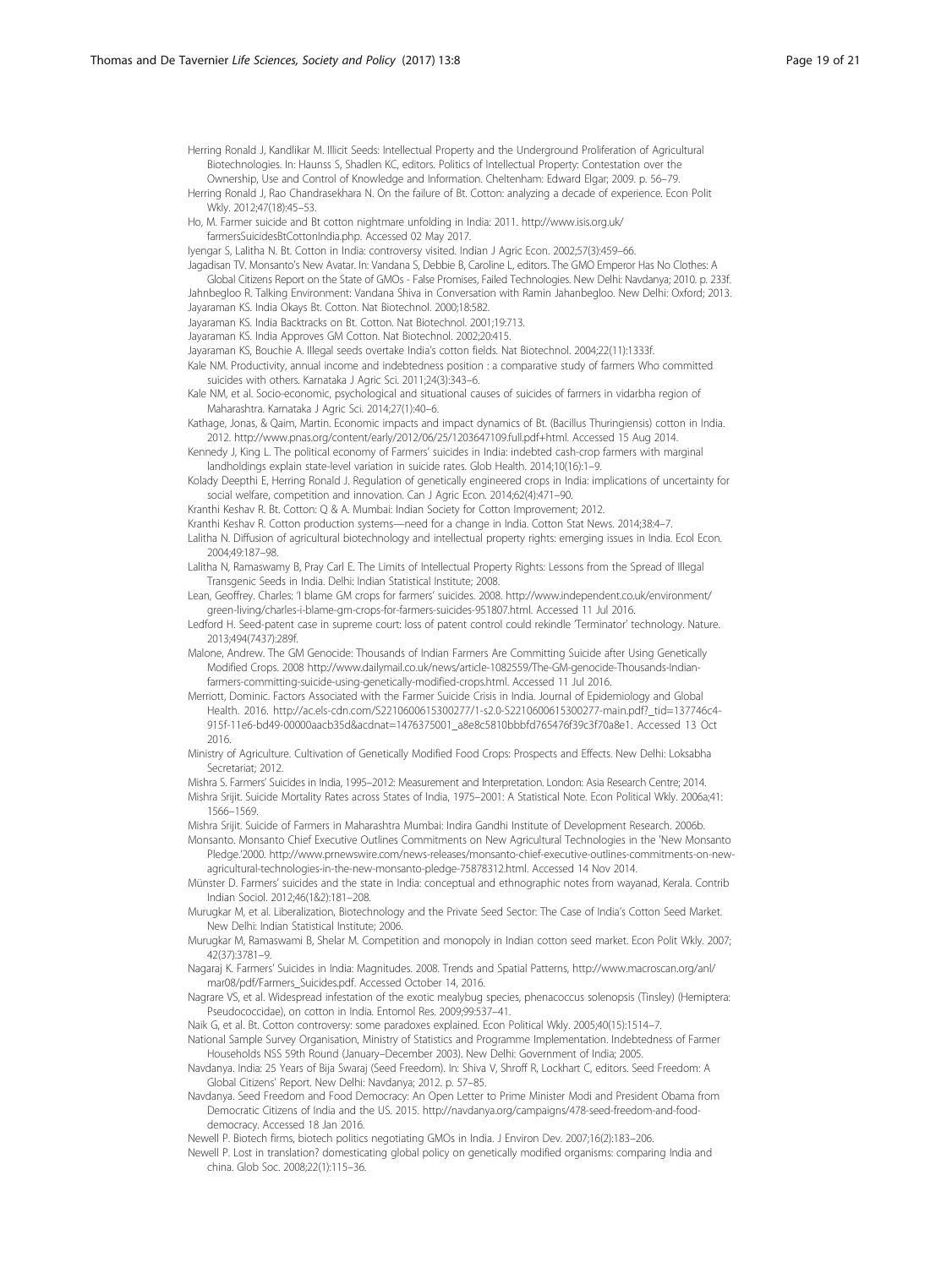<span id="page-19-0"></span>Padma TV. GM in India: The Battle over Bt. Cotton. 2006. [http://www.scidev.net/global/biotechnology/feature/gm-in](http://www.scidev.net/global/biotechnology/feature/gm-in-india-the-battleover-bt-cotton.html)[india-the-battleover-bt-cotton.html.](http://www.scidev.net/global/biotechnology/feature/gm-in-india-the-battleover-bt-cotton.html) Accessed 15 Aug 2014.

- Patnaik Utsa. Global Capitalism, Deflation and Agrarian Crisis in Developing Countries. Social Policy and Development Programme. New York: United Nations; 2003. 15.)
- Peschard Karine. Farmers' Rights and Food Sovereignty: Critical Insights from India. J Peasant Stud. 2014:1085–1108. Philpott Tom. No, GMOs Didn't Create India's Farmer Suicide Problem, But.... 2015. [http://www.motherjones.com/tom-](http://www.motherjones.com/tom-philpott/2015/09/no-gmos-didnt-create-indias-farmer-suicide-problem)
- [philpott/2015/09/no-gmos-didnt-create-indias-farmer-suicide-problem](http://www.motherjones.com/tom-philpott/2015/09/no-gmos-didnt-create-indias-farmer-suicide-problem). Accessed 24 Aug 2016.
- Plewis I. Indian farmer suicides: is GM cotton to blame? Significance. 2014;11(1):14–8.
- Pray Carl E & Natrajan Latha. Innovation and Research by Private Agribusiness in India. International Food Policy and Research Institute Research Paper. 2012:01181.
- Press Trust of India. Maharashtra Bans Bt. Cotton Seeds. 2012. [http://timesofindia.indiatimes.com/india/Maharashtra](http://timesofindia.indiatimes.com/india/Maharashtra-bans-Bt-cotton-seeds/articleshow/15420778.cms)[bans-Bt-cotton-seeds/articleshow/15420778.cms.](http://timesofindia.indiatimes.com/india/Maharashtra-bans-Bt-cotton-seeds/articleshow/15420778.cms) Accessed 19 Jul 2016.
- Qaim M, Naik G, Subramaniam A, Zilberman D. Adoption of Bt. Cotton and impact variability: insights from India. Rev Agric Econ. 2006;28(1):48–58.
- Qayum A, Qayum A, Sakkhari K. Bt. Cotton in Andhra Pradesh: A Three Year Assessment. Hyderabad: Deccan Development Society; 2005.
- Raghuram N. India joins the GM club. Trends Plant Sci. 2002;2:322f.
- Ramamurthy P. Why is buying a "madras" cotton shirt a political Act? a feminist commodity chain analysis. Fem Stud. 2004;30(3):734–69.
- Ramamurthy P. Why Are Men doing floral Sex work? gender, cultural reproduction, and the feminization of agriculture. Signs. 2010;35(2):397–424.
- Ramamurthy P. Rearticulating caste: the global cottonseed commodity chain and the paradox of smallholder capitalism in south India. Environ Plan. 2011;43:1035–56.
- Ramani Shyama V, Thutupalli A. Emergence of controversy in technology transitions: green revolution and Bt. Cotton in India. Technological Forecasting Soc Change. 2015;100:198–212.
- Ramanna A, Smale M. Rights and access to plant genetic resources under India's New Law. Dev Policy Rev. 2004;22(4): 423–42.
- Ramaswamy B. Understanding the seed industry: contemporary trends and analytical issues. Indian J Agric Econ. 2002; 57(3):417–29.
- Ramaswamy B, et al. The spread of illegal transgenic cotton varieties in India: Bio-safety regulation, monopoly, and enforcement. World Dev. 2012a;40(1):177–88.
- Ramaswamy B, Pray Carl E, Lalitha N. The spread of illegal cotton varieties in India: biosafety regulation, monopoly and enforcement. World Dev. 2012b;40(1):177–88.
- Randeria S. Between Cunning States and Unaccountable International Institutions: Social Movements and Rights of Local Communities to Common Property Resources. Berlin: Wissenschaftszentrum Berlin fürSozialforschung AGZG; 2003. p. 502. Discussion Paper Nr. SP IV.
- Randeria S. Legal pluralism, Social Movements and the Post-Colonial State in India: Fractured Sovereignty and Differential Citizenship Rights. In: de Sousa Santos B, editor. Another Knowledge Is Possible: Beyond Northern Epistemologies. London: Verso; 2007.
- Rao Smriti S. Economic Impact of Price Controls and Regulations, Master Thesis. New Brunswick: The State University of New Jersey; 2008.
- rediff Business rediff.com. India Says No to Bt. Brinjal, for Now. 2010. [http://business.rediff.com/report/2010/feb/09/india](http://business.rediff.com/report/2010/feb/09/india-says-no-to-bt-brinjal-for-now.htm)[says-no-to-bt-brinjal-for-now.htm.](http://business.rediff.com/report/2010/feb/09/india-says-no-to-bt-brinjal-for-now.htm) Accessed 2 November 2016.
- Roy D. Contesting corporate transgenic crops in a semi-peripheral context: the case of the anti-GM movement in India. J World Syst Res. 2015;21(1):88–105.
- Sadanandan A. Political economy of farmer suicide: financial reforms, credit crunches and farmer suicide in India. J Dev Areas. 2014;48(4):287–307.
- Sainath Palagummi. Neoliberal Terrorism in India: The Largest Wave of Suicides in History. 2009. [http://www.](http://www.counterpunch.org/2009/02/12/the-largest-wave-of-suicides-in-history/) [counterpunch.org/2009/02/12/the-largest-wave-of-suicides-in-history/.](http://www.counterpunch.org/2009/02/12/the-largest-wave-of-suicides-in-history/) Accessed 15 Aug 2014.
- Sainath Palagummi. Reaping Gold Through Cotton and Newsprint. 2012. [http://www.counterpunch.org/2009/02/12/](http://www.counterpunch.org/2009/02/12/the-largest-wave-of-suicides-inhistory-2/) [the-largest-wave-of-suicides-inhistory-2/](http://www.counterpunch.org/2009/02/12/the-largest-wave-of-suicides-inhistory-2/). Accessed 11 Jul 2016.
- Sainath Palagummi. The Farm Crisis: Why Have over One Lakh Farmers Killed Themselves in the Past Decade? 2009. [https://psainath.org/the-farm-crisis-why-have-over-one-lakh-farmers-killed-themselves-in-the-past-decade/.](https://psainath.org/the-farm-crisis-why-have-over-one-lakh-farmers-killed-themselves-in-the-past-decade/) Accessed 11 Jul 2016.
- Scoones I. Regulatory Manoeuvres: The Bt. Cotton Controversy in India. Sussex: Institute of Development Studies; 2003. Scoones I. Contentious Politics, Contentious Knowledges: Mobilising Against GM Crops in India, South Africa and Brazil. Sussex: Institute of Development Studies; 2005.
- Scoones I. Mobilizing against GM crops in India, south Africa and brazil. J Agrar Chang. 2008;8(2 & 3):315–44.

Shah E. Commentary on Glenn Davis stone. Agricultural deskilling and the spread of genetically modified cotton in Warangal. Curr Anthropol. 2007;48(1):94.

- Shah E. What makes crop biotechnology find its roots? the technological culture of Bt. Cotton in Gujarat, India. Eur J Dev Res. 2008;20(3):432–7.
- Shah Esha. Local and Global Elites Join Hands: Development and Diffusion of Bt. Cotton Technology in Gujarat. Econ Political Wkly. 2005;40(43):4629, 4631–9.
- Shiva V. Staying Alive: Women, Ecology, and Development. London: Zed Books; 1989.
- Shiva V. Monocultures, monopolies, myths and the masculinization of agriculture. Development. 1999;42(2):35–8.
- Shiva V. The future of food: countering globalisation and recolonisation of Indian agriculture. Futures. 2004; 36(6–7):715–32.
- Shiva, V. Resources, rights and regulatory reform. Context 2006; 3 (1): 85–91.
- Shiva V. Women and gendered politics of food. Philos Top. 2009;37(2):17–32.
- Shiva Vandana. Earth Democracy: Beyond Death Democracy and Killing Economies. Capitalism Nat Socialism. (2010a); 21(1):83–95.